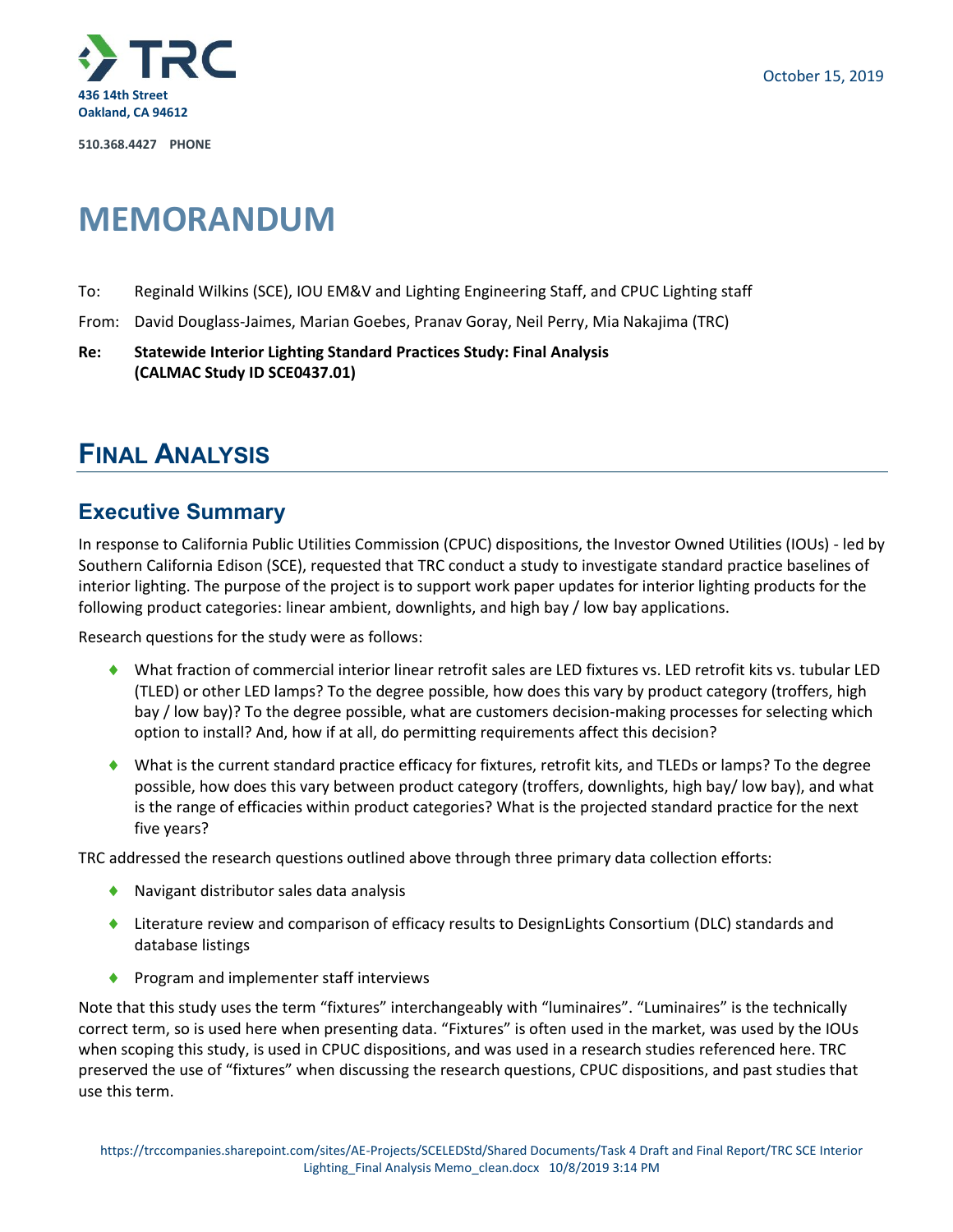[Figure 1,](#page-1-0) below, shows unit sales and proportions for luminaires, retrofit kits, and TLEDs for all linear LED product types, including high-bay and low-bay applications, and TLED replacement lamps. While LED luminaires and retrofit kits typically replace incumbent technologies on a one-for-one basis, two or more TLED lamps are often required to fully retrofit a single linear fluorescent luminaire. To address this discrepancy, TRC also estimated the proportion of luminaires affected for each application type, determined based on the average lamps per luminaire type as documented in the California Commercial Saturation Study (CSS) (Itron Inc., 2014). Based on the CSS, TRC assumed that linear fluorescent luminaires have an average of 2.5 lamps per luminaire for these calculations.

A[s Figure 1](#page-1-0) shows, luminaires makes up a slight majority (52%) of linear product unit sales, with TLED lamps making up 42% and retrofits kits representing 6% of unit sales. When considering the proportion of luminaires affected, TRC estimated luminaire products to represent 69% of the market, while TLED lamps and retrofit kits represent 22% and 9% respectively.

### *Figure 1. Linear LED Product Sales*

<span id="page-1-0"></span>*(\*To estimate effected luminaires, TRC assumes luminaire and retrofit kit sales are one-for-one replacements, and TLED lamps are installed at an average rate of 2.5 lamps per luminaire)*

| <b>Linear LED Products</b> | <b>Unit Sales</b> | <b>Proportion</b><br>of Unit Sales | <b>Estimated</b><br><b>Proportion</b><br>of Affected<br>Luminaires* |
|----------------------------|-------------------|------------------------------------|---------------------------------------------------------------------|
| Linear Luminaires          | 2,664,700         | 52%                                | 69%                                                                 |
| Linear Retrofit Kits       | 331,700           | 6%                                 | 9%                                                                  |
| <b>TLED Lamps</b>          | 2,130,900         | 42%                                | 22%                                                                 |
| <b>Total Units</b>         | 5,127,300         |                                    |                                                                     |

Overall, the sales analysis indicates that:

- Among linear products, after normalizing by the number of lamps per luminaire, luminaires comprise the most sales (69%), followed by TLEDs (22%), followed by retrofit kits (9%).
- ◆ Among TLEDs, UL Type A TLEDs dominate sales (94%).
- Among downlight products, after normalizing by the number of lamps per luminaire, luminaires comprise just over half of sales (53%), followed by pin-based LED lamps for CFL replacements (29%), followed by downlight retrofit kits (18%).
- ◆ Compared to the BPA Non-Residential Lighting Market Characterization (BPA, 2017), sales trends in California show greater proportions of linear luminaire and TLED sales compared to retrofit kits, and smaller proportion of downlight luminaires compared to lamps and retrofit kits. This may be due to differences in policy and program priorities between BPA and California, as well as differences in time periods covered in the different data sets. More details on the BPA study findings are in the Appendix.

In addition to unit sales data, Navigant also provided sales weighted efficacies for each product type, as well as percent of sales by efficacy bin for each product type (exact efficacies were not available). Efficacy bins in the distributor data range from 50-60 lumens per Watt to greater than 150 lumens per Watt (>150 lm/W). Based on the

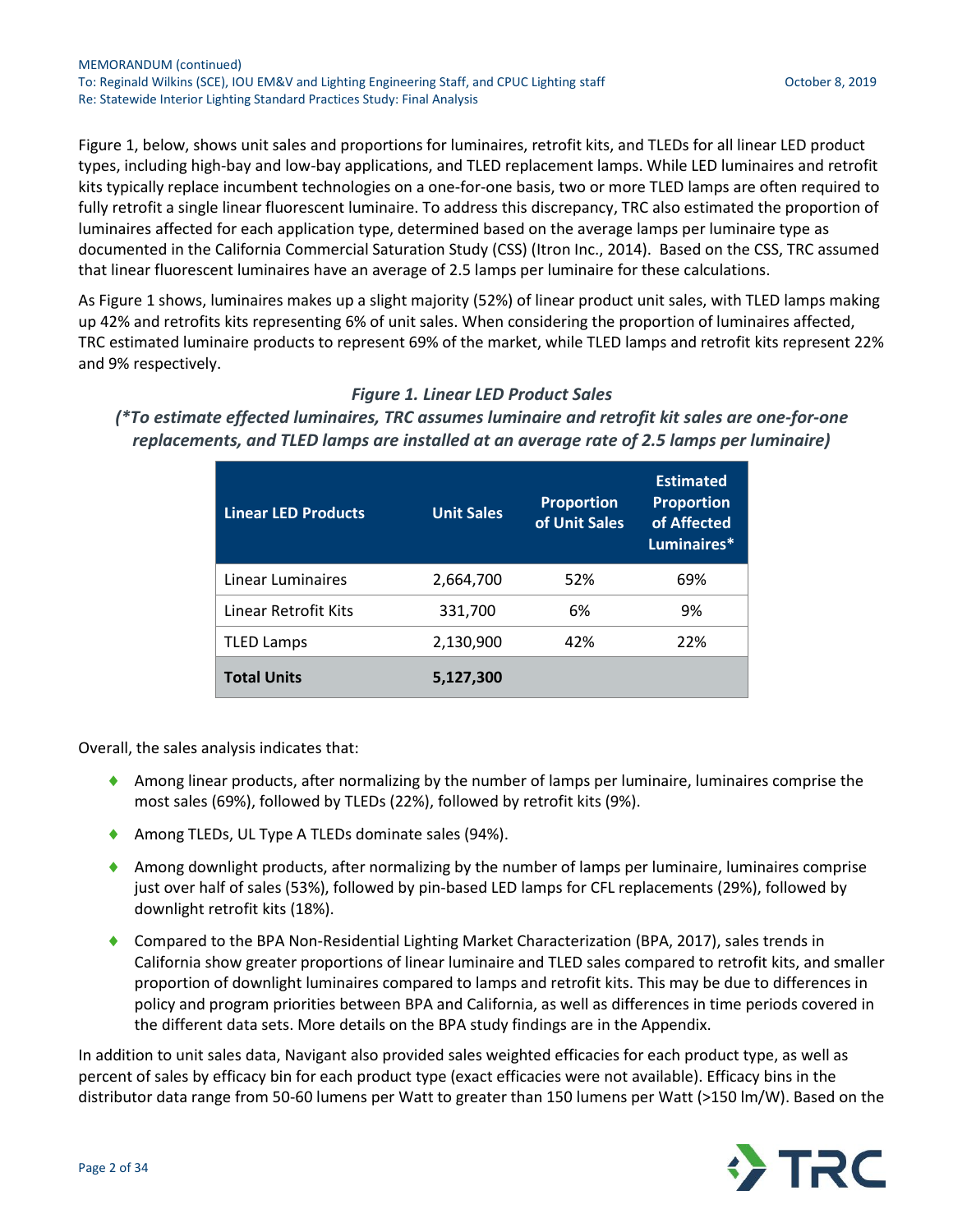sales weighted efficacies for each product type, TRC calculated sales weighted efficacies for each application type of interest to the study: linear ambient, high-bay/low-bay, downlights, and lamp replacements. [Figure 2,](#page-2-0) below, summarizes the efficacy values based on the sales volumes as well as efficacy bin ranges for each application type.

<span id="page-2-0"></span>

| Figure 2. Summary of Sales Weighted Efficacies and Efficacy Bin Ranges by Product Type |  |  |  |  |
|----------------------------------------------------------------------------------------|--|--|--|--|
|----------------------------------------------------------------------------------------|--|--|--|--|

| <b>Product Type</b>                                            | <b>Unit</b><br><b>Sales</b> | Sales-Weighted<br><b>Average Efficacy</b> | <b>Efficacy Bin</b><br>Range |
|----------------------------------------------------------------|-----------------------------|-------------------------------------------|------------------------------|
| Linear Ambient<br>Luminaires/Retrofit 2,511,000<br><b>Kits</b> |                             | 110                                       | $50 - > 150$                 |
| High-Bay/Low-Bay<br>Luminaires/Retrofit<br><b>Kits</b>         | 485,400                     | 136                                       | $100 - 150$                  |
| Downlight<br>Luminaires/Retrofit<br><b>Kits</b>                | 2,561,000                   | 65                                        | $50 - 110$                   |
| T8/T5/T5HO<br>Replacement<br>Lamps                             | 2,130,900                   | 129                                       | $100 - > 150$                |
| Pin-Base LED<br>Lamps for CFL<br>replacement                   | 1,392,000                   | 91                                        | $60 - 140$                   |

In addition to compiling current product efficacies, TRC estimated efficacies projected to 2024 for each application type, based on the current values in the distributor data. TRC calculated efficacy projections based on percent increases in efficacy as estimated by the US Department of Energy in its "Energy Savings Forecast of Solid-State Lighting in General Illumination Applications" (DOE, 2016).

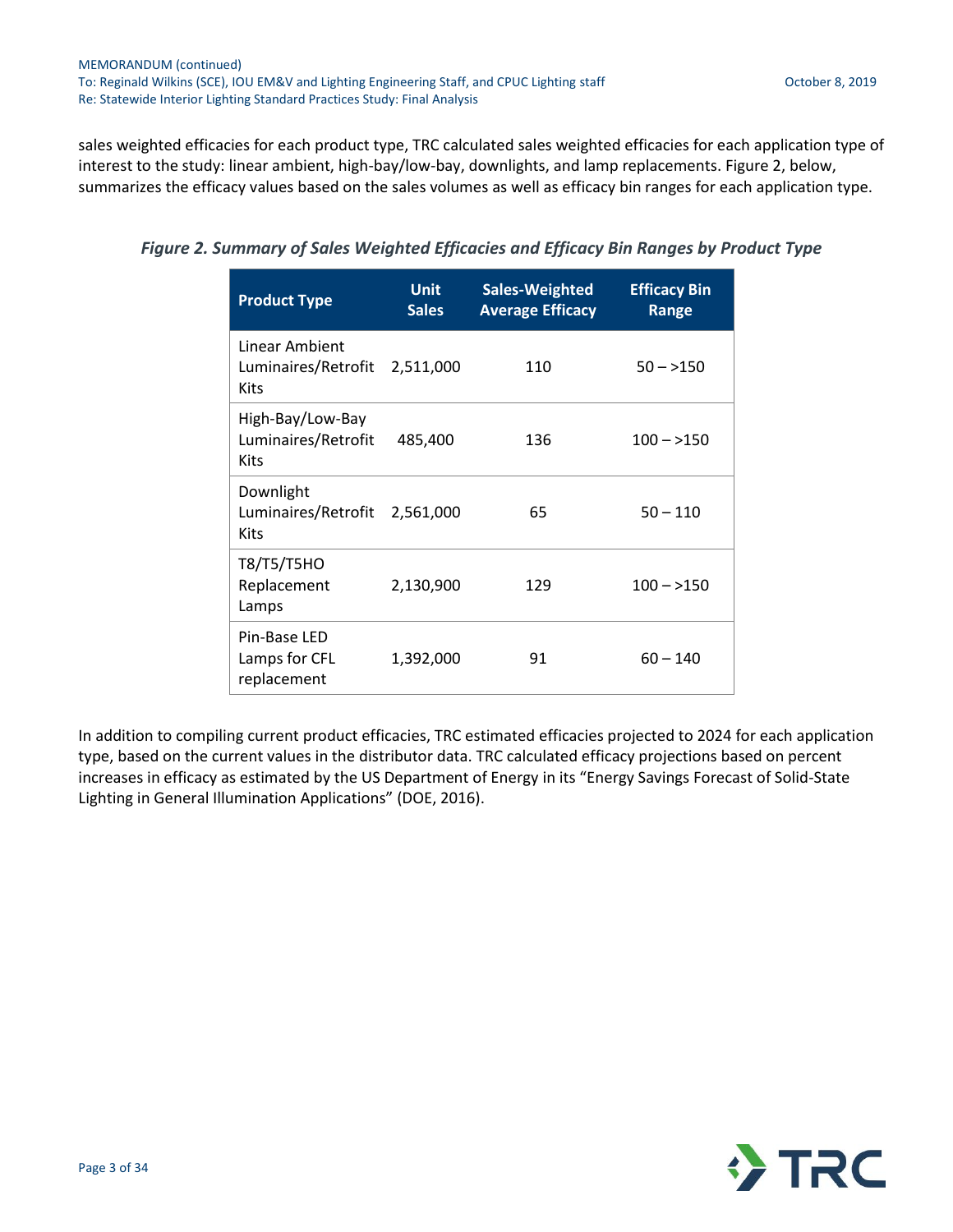<span id="page-3-0"></span>[Figure 3](#page-3-0) shows efficacy projections through 2024, based on the distributor sales weighted efficacies data.

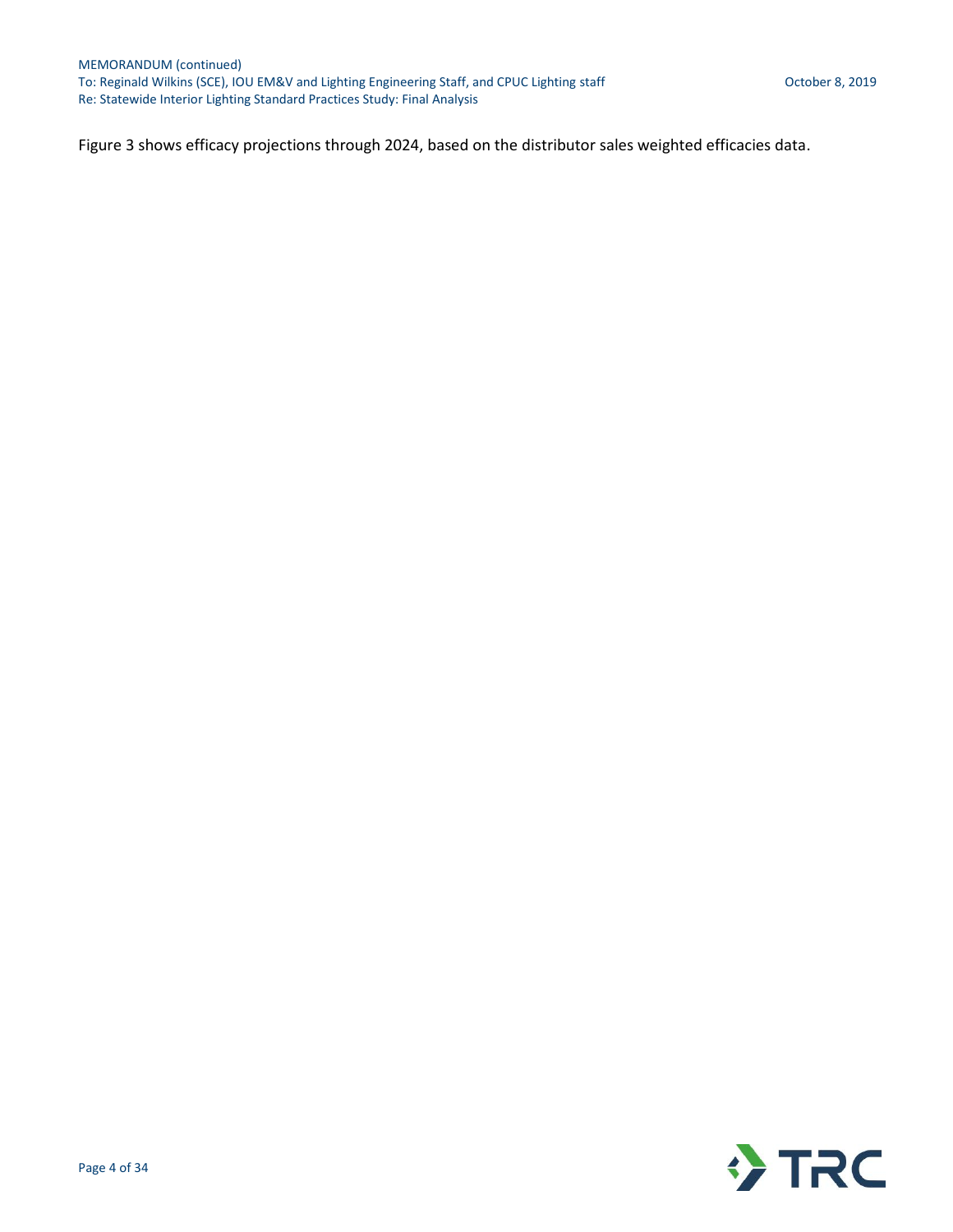| <b>Application Type</b>                                   | Sales-<br>Weighted<br><b>Average</b><br><b>Efficacy 2017</b> | 2018<br><b>Efficacy</b> | 2019<br><b>Efficacy</b> | 2020<br><b>Efficacy</b> | 2021<br><b>Efficacy</b> | 2022<br><b>Efficacy</b> | 2023<br><b>Efficacy</b> | 2024<br><b>Efficacy</b> |
|-----------------------------------------------------------|--------------------------------------------------------------|-------------------------|-------------------------|-------------------------|-------------------------|-------------------------|-------------------------|-------------------------|
| Linear Ambient<br>Luminaires /<br><b>Retrofit Kits</b>    | 110                                                          | 114                     | 117                     | 121                     | 124                     | 128                     | 131                     | 135                     |
| High-Bay/Low-<br>Bay Luminaires /<br><b>Retrofit Kits</b> | 136                                                          | 140                     | 144                     | 148                     | 152                     | 156                     | 160                     | 164                     |
| Downlight<br>Luminaires /<br><b>Retrofit Kits</b>         | 65                                                           | 68                      | 70                      | 73                      | 75                      | 78                      | 81                      | 83                      |
| T8/T5/T5HO<br>Replacement<br>Lamps                        | 129                                                          | 133                     | 137                     | 141                     | 145                     | 149                     | 152                     | 156                     |
| Pin-Base LED<br>Lamps for CFL<br>replacement              | 91                                                           | 94                      | 96                      | 99                      | 101                     | 104                     | 106                     | 109                     |

#### *Figure 3. Application Type Efficacy Projections based on Distributor Sales Weighted Efficacies*

TRC also compared our efficacy results with the California Public Utilities Commission (CPUC) (Draft Resolution E-5009, 2019), and with products in the DLC database.

This analysis of sales weighted average efficacies and efficacy projections indicates that:

- ◆ Draft Resolution E-5009 efficacy values for linear LED products are at the low end of the range of efficacy values found in the distributor data set. If the CPUC intends to maintain the practice of setting a baseline that most available technologies would exceed, the efficacy values the agency has identified for these product categories align with that methodology. Note that the distributor data set includes products incentivized by programs – which likely inflates average efficacy values, because it was not possible to separate those products out.
- Draft Resolution E-5009 efficacy values are roughly consistent with DLC Standard *minimum* efficacy values for equivalent product types.
- Sales weighted average efficacy values from the 2017 distributor sales data set appear to be relatively consistent with the *average* efficacy values of products listed in the DLC-listed product database.

### **Introduction**

In response to CPUC dispositions, the electric Investor Owned Utilities (IOUs) - led by Southern California Edison (SCE), requested that TRC conduct a study to investigate standard practice baselines of interior lighting. The purpose of the project is to support work paper updates for interior lighting products for the following product

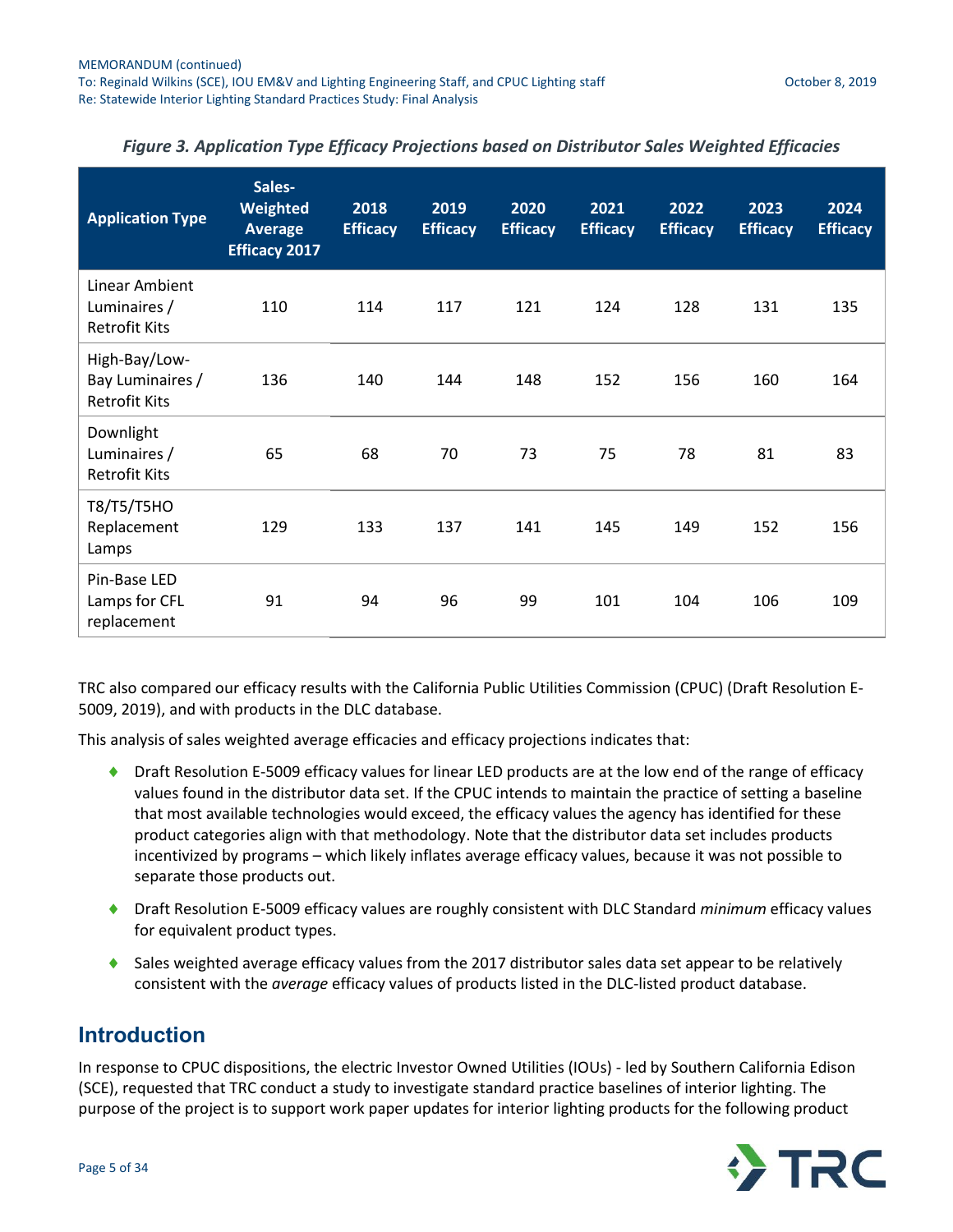categories: linear ambient, downlights, and high bay / low bay applications. This memo is the final deliverable and provides our methodology and results.

<span id="page-5-0"></span>[Figure 4](#page-5-0) shows research questions for the study.

|  | <b>Figure 4. Research Questions</b> |  |
|--|-------------------------------------|--|
|--|-------------------------------------|--|

| <b>Research question</b>                                                                                                                                                                                                                                                                                                                                                                                                                           | <b>Purpose</b>                                                                                                                                                                                                                                                                       | <b>Task for Investigation</b>                                                                                                 |
|----------------------------------------------------------------------------------------------------------------------------------------------------------------------------------------------------------------------------------------------------------------------------------------------------------------------------------------------------------------------------------------------------------------------------------------------------|--------------------------------------------------------------------------------------------------------------------------------------------------------------------------------------------------------------------------------------------------------------------------------------|-------------------------------------------------------------------------------------------------------------------------------|
| What fraction of commercial interior linear<br>retrofit sales are LED fixtures vs. LED retrofit<br>kits vs. tubular LED (TLED) or other LED lamps?<br>To the degree possible, how does this vary by<br>product category (troffers, high bay/low bay)?<br>To the degree possible, what are customers<br>decision-making processes for selecting which<br>option to install? And, how if at all, do<br>permitting requirements affect this decision? | The results will be used as workpaper<br>inputs in 2021 and beyond for<br>incremental measure cost (IMC)<br>calculations. The fraction of sales that<br>are TLEDs will have a significant<br>impact on the IMC, since TLEDs are<br>considerably less expensive than LED<br>fixtures. | <b>Estimate Fraction of</b><br>Sales that are LED<br>Linear Fixtures vs. LED<br>Linear Retrofit Kits vs.<br><b>TLED Lamps</b> |
| What is the current standard practice efficacy<br>for fixtures, retrofit kits, and TLEDs or lamps?<br>To the degree possible, how does this vary<br>between product category (troffers,<br>downlights, high bay/low bay), and what is<br>the range of efficacies within product<br>categories? What is the projected standard<br>practice for the next five years?                                                                                 | The results will be used as workpaper<br>inputs in 2021 and beyond for<br>standard practice efficacy<br>assumptions.                                                                                                                                                                 | <b>Estimate Current and</b><br><b>Future Standard</b><br><b>Practice Efficacy</b>                                             |

TRC addressed the research questions through three primary data collection efforts. TRC lists these efforts in order of most to least significant in impacting results.

- **Navigant distributor data:** Navigant collected data from distributors and online as part of the "California Statewide Non-Residential LED Quality and Market Characterization Study" (Navigant, 2018). Navigant's distributor sales data came from three large distributors, representing 20% of the California lighting distributor market. TRC obtained distributor sales data from Navigant to estimate the fraction of TLEDs, linear retrofit kits, and linear LED fixtures in the distributor data set. Within the fraction of TLEDs, Navigant was able to differentiate amongst Underwriters Laboratories (UL) Type A, B, or C. This sales data also included sales-weighted efficacies for each product type, which was used to inform standard practice and projected efficacies.
- **Literature Review and DesignLights Consortium (DLC) comparison:**
	- To inform the fraction of sales that are luminaires, retrofit kits, and lamps, TRC reviewed a study from Bonneville Power Administration (BPA, 2017), which estimates quantity and relative percent of LED sales by product type, and a DesignLights Consortium (DLC, 2018) report.
	- To inform current efficacy, TRC compared efficacy values found in the distributor data set with DLC minimum requirements and with products available in the DLC database.

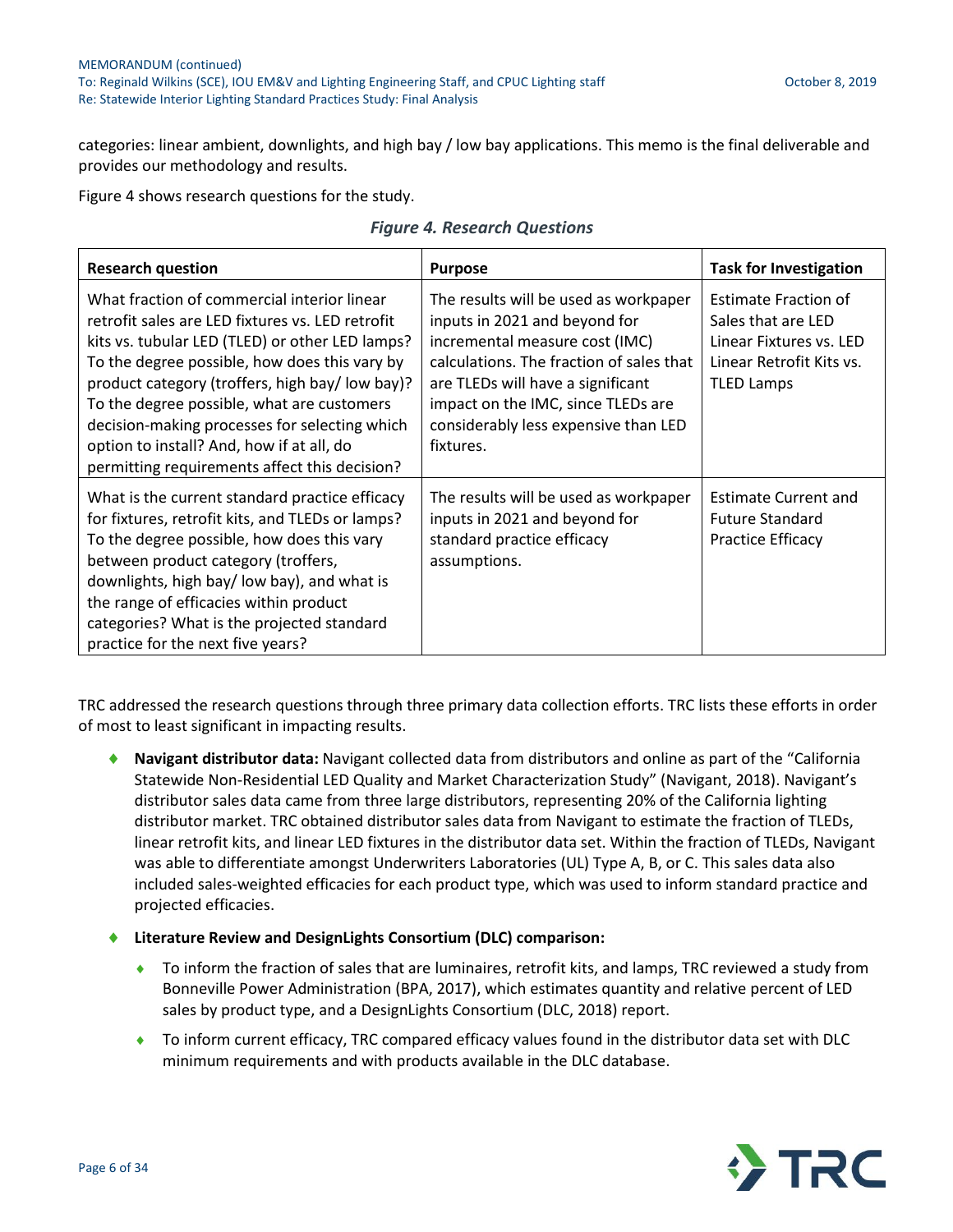- To inform efficacy projections, TRC reviewed literature to identify estimates of percent improvements in efficacy over time, including U.S. Department of Energy (DOE) reports.
- **Program and implementer staff interviews:** TRC conducted interviews with five commercial lighting program implementers and California IOU staff that manage commercial lighting programs to provide additional information into the market share of these retrofit options. Due to the small sample size, these interviews are intended to provide context for study findings, but do not provide quantitative data. Interviewees provided feedback on the sales data findings and customers' decision-making processes for selecting which option to install (TLEDs, retrofit kits, or fixtures).

## **Distributor Sales Data**

The tables in the following sections outline the distributor sales data analysis results showing the proportions of sales for various LED product types. The data shown here is based on the Navigant distributor data, which reflected 2017 sales data. Navigant received sales data from three distributors, which they estimated represented approximately 20% of the California lighting distributor market. Navigant provided TRC with unit sales and sales weighted efficacies for each of the LED product types outlined below in [Figure 5.](#page-7-0) These product type categories align with product type definitions (DLC). The distributor data set includes products incentivized by programs, because it was not possible to distinguish program-incentivized sales from non-incentivized sales.<sup>1</sup>



 $\overline{a}$ 

<sup>1</sup> Distributor data did not track program-incentivized from non-program incentivized sales.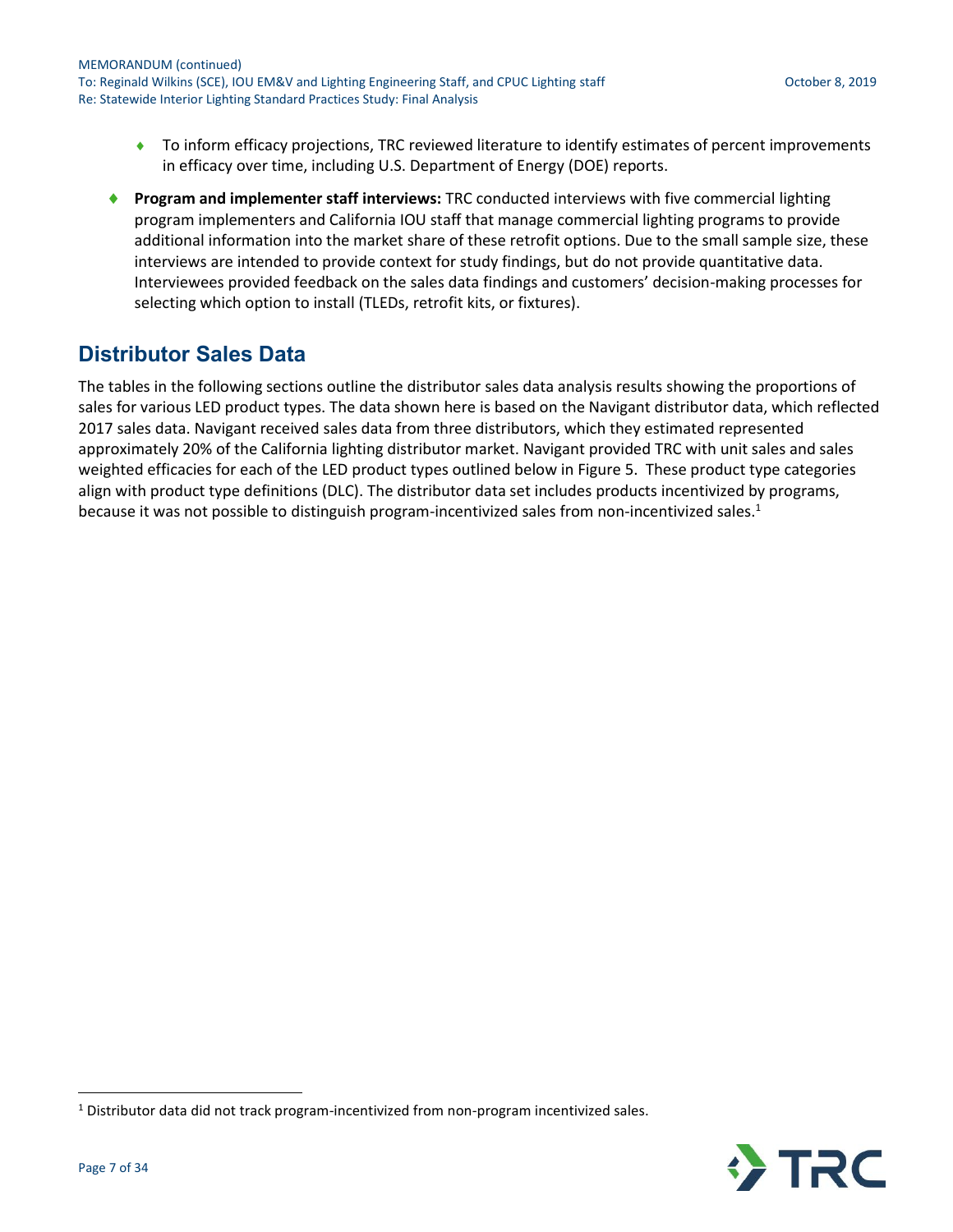<span id="page-7-0"></span>

| <b>Linear Ambient</b>                                                                                                                                                                                                                                                           | High-Bay/Low-Bay                                                                                                                                                                                                                                    | <b>TLED - T8/T5/T5HO</b><br><b>Replacement Lamps</b>                                                               | <b>Downlight</b>                                                                                      |
|---------------------------------------------------------------------------------------------------------------------------------------------------------------------------------------------------------------------------------------------------------------------------------|-----------------------------------------------------------------------------------------------------------------------------------------------------------------------------------------------------------------------------------------------------|--------------------------------------------------------------------------------------------------------------------|-------------------------------------------------------------------------------------------------------|
| 1x4, 2x2, and 2x4<br>Luminaires for Ambient<br>Lighting of Interior<br><b>Commercial Spaces</b><br>Direct Linear Ambient<br>Luminaires<br>Integrated-Style Retrofit<br>Kits for 2x2, 1x4, and 2x4<br>Luminaires for Ambient<br>Lighting of Interior<br><b>Commercial Spaces</b> | High-Bay Luminaires for<br>Commercial and<br><b>Industrial Buildings</b><br>Low-Bay Luminaires for<br>Commercial and<br><b>Industrial Buildings</b><br>Retrofit Kits for Low-Bay<br>Luminaires for<br>Commercial and<br><b>Industrial Buildings</b> | Type A (works with linear<br>fluorescent ballast)<br>Type B (ballast bypass)<br>۰<br>Type C (remote LED<br>driver) | ♦ Downlight Luminaires<br>Downlight Retrofit Kits<br>۰<br>♦ Pin-Base LED Lamps for<br>CFL replacement |
| Linear Ambient<br>Luminaires with Indirect<br>Component                                                                                                                                                                                                                         |                                                                                                                                                                                                                                                     |                                                                                                                    |                                                                                                       |
| Linear-Style Retrofit Kits<br>for 2x2, 1x4, and 2x4<br>Luminaires for Ambient<br>Lighting of Interior<br><b>Commercial Spaces</b>                                                                                                                                               |                                                                                                                                                                                                                                                     |                                                                                                                    |                                                                                                       |
| <b>Retrofit Kits for Direct</b><br>Linear Ambient<br>Luminaires                                                                                                                                                                                                                 |                                                                                                                                                                                                                                                     |                                                                                                                    |                                                                                                       |

*Figure 5. Product Types Included in Study*

### **Split of TLED, Luminaire and Retrofit Kit Sales (2017)**

[Figure 6](#page-8-0) shows unit sales and proportions for luminaires, retrofit kits, and TLEDs for all linear LED product types, including high-bay and low-bay applications, and TLED replacement lamps. Note that all product sales data presented in this section represents the entire lighting market, including both new construction and retrofit applications. While LED luminaires and retrofit kits typically replace incumbent technologies on a one-for-one basis, two or more TLED lamps are often required to fully retrofit a single linear fluorescent luminaire. To address this discrepancy, TRC also estimated the proportion of luminaires affected for each application type, determined based on the average lamps per luminaire type as documented in the California CSS (Itron Inc., 2014). Based on the CSS, TRC assumed that linear fluorescent luminaires have an average of 2.5 lamps per luminaire for these calculations. The Appendix provides supporting documentation for this estimate.

A[s Figure 6](#page-8-0) shows, luminaires comprise a slight majority (52%) of linear product unit sales, with TLED lamps making up 42% and retrofits kits representing 6% of unit sales. However, when considering the proportion of luminaires

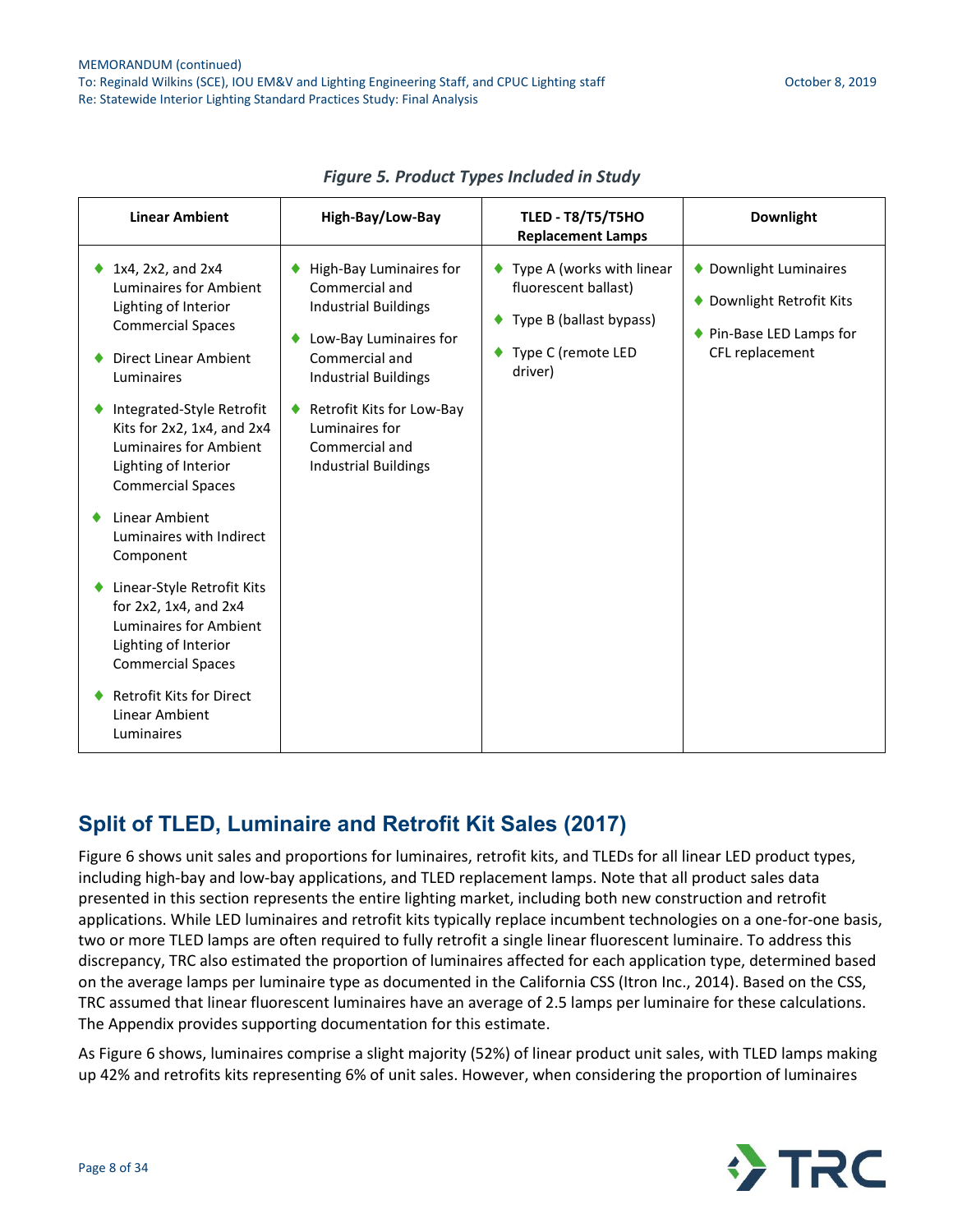<span id="page-8-0"></span>affected, TRC estimates that luminaire products to represent 69% of the market, while TLED lamps and retrofit kits represent only 22% and 9% respectively.

#### *Figure 6. Linear LED Product Sales, 2017*

*(\*To estimate affected luminaires, TRC assumes luminaire and retrofit kit sales are one-for-one replacements, and TLED lamps are installed at an average rate of 2.5 lamps per luminaire)*

| <b>Linear LED Products</b> | <b>Unit Sales</b> | <b>Proportion</b><br>of Unit Sales | <b>Estimated Proportion of</b><br><b>Luminaires Affected*</b> |
|----------------------------|-------------------|------------------------------------|---------------------------------------------------------------|
| Linear Luminaires          | 2,664,700         | 52%                                | 69%                                                           |
| Linear Retrofit Kits       | 331,700           | 6%                                 | 9%                                                            |
| <b>TLED Lamps</b>          | 2,130,900         | 42%                                | 22%                                                           |
| <b>Total Units</b>         | 5,127,300         |                                    |                                                               |

The Bonneville Power Administration included sales trends for the Pacific Northwest as part of its Non-Residential Lighting Market Characterization (BPA, 2017). Results, shown i[n Figure 32](#page-32-0) in the Appendix, show that among linear fixtures (which would include retrofit kits) and TLEDs, TLEDs comprise slightly more than half of unit sales (approximately 55%, based on visual inspection of a BPA figure), while fixtures and retrofit kits comprise the remainder. Based on our analysis of the distributor sales data for California for linear products, TLEDs comprise slightly less than half of unit sales (42%), compared with linear retrofit kits and fixtures. Thus, the studies found results within the same ballpark range, although the BPA results found a higher fraction of TLEDs. The larger fraction of TLEDs found in the BPA study may be because of differences in policy and program priorities between BPA and California, as well as differences in time periods covered in the different data sets.

[Figure 6](#page-8-0) aggregates all types of linear products. TRC also considered sales proportions for specific product types and applications, as shown in the figures that follow.

<span id="page-8-1"></span>[Figure 7](#page-8-1) shows unit sales and proportions for different types of TLED products. As shown, by far the greatest share of TLED sales is Underwriters Laboratories (UL) Type A, the only type compatible with existing linear fluorescent (LFL) ballasts and therefore not requiring any additional modifications to existing luminaires.

| <b>TLED Products</b>                 | <b>Unit Sales</b> | <b>Proportion</b><br>of Unit Sales |
|--------------------------------------|-------------------|------------------------------------|
| UL Type $A$ – works with LFL ballast | 2,008,700         | 94%                                |
| UL Type $B -$ ballast bypass         | 75,700            | 4%                                 |
| UL Type C - remote LED driver        | 46,600            | 2%                                 |
| <b>Total Units</b>                   | 2,130,900         |                                    |

### *Figure 7. TLED Product Sales, 2017*

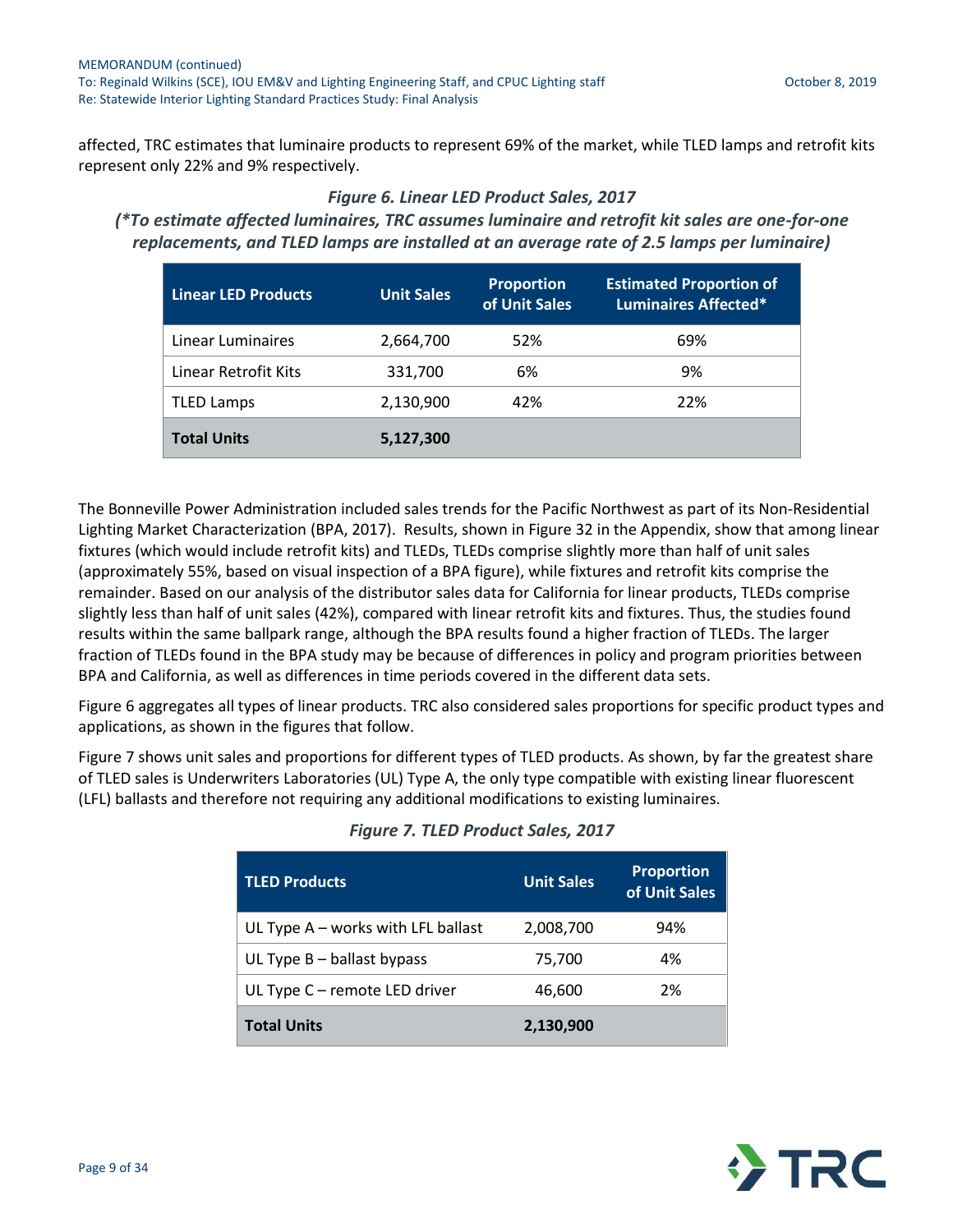[Figure 8](#page-9-0) shows unit sales for linear ambient LED luminaire and retrofit kit products. As shown, troffer type luminaires (2x4, 2x2, etc.) and direct linear ambient luminaires are the largest categories, with retrofit kit types selling in small proportions, and linear ambient luminaires with indirect component comprising less than one percent of sales. In total, luminaire products make up roughly 87% of linear ambient sales, with retrofit kit products making up 13%.

<span id="page-9-0"></span>

| <b>Linear Ambient Products</b>                                                                                           | <b>Unit Sales</b> | <b>Proportion</b><br>of Unit Sales |
|--------------------------------------------------------------------------------------------------------------------------|-------------------|------------------------------------|
| 1x4, 2x2, and 2x4 Luminaires for Ambient Lighting of<br><b>Interior Commercial Spaces</b>                                | 1,299,500         | 52%                                |
| Direct Linear Ambient Luminaires                                                                                         | 885,900           | 35%                                |
| Linear Ambient Luminaires with Indirect Component                                                                        | 1,200             | $< 1\%$                            |
| Integrated-Style Retrofit Kits for 2x2, 1x4, and 2x4<br>Luminaires for Ambient Lighting of Interior Commercial<br>Spaces | 110,100           | 4%                                 |
| Linear-Style Retrofit Kits for 2x2, 1x4, and 2x4 Luminaires<br>for Ambient Lighting of Interior Commercial Spaces        | 138,200           | 6%                                 |
| <b>Retrofit Kits for Direct Linear Ambient Luminaires</b>                                                                | 76,100            | 3%                                 |
| <b>Total Units</b>                                                                                                       | 2,511,000         |                                    |

#### *Figure 8. Linear Ambient Product Sales, 2017*

<span id="page-9-1"></span>[Figure 9](#page-9-1) shows unit sales and proportions for high-bay and low-bay LED products. High-bay luminaires comprise the largest category by far, with low-bay luminaires and retrofit kits for low-bay luminaires making up only 4% and 2%, respectively. The distributor sales data from Navigant did not include any retrofit kits for high-bay luminaires.

|  |  | Figure 9. High Bay/Low Bay Product Sales, 2017 |  |  |  |  |
|--|--|------------------------------------------------|--|--|--|--|
|--|--|------------------------------------------------|--|--|--|--|

| <b>High-Bay/Low-Bay Products</b>     | <b>Unit Sales</b> | <b>Proportion</b><br>of Unit Sales |
|--------------------------------------|-------------------|------------------------------------|
| <b>High-Bay Luminaires</b>           | 457,000           | 94%                                |
| Low-Bay Luminaires                   | 21,100            | 4%                                 |
| Retrofit Kits for Low-Bay Luminaires | 7,300             | 2%                                 |
| <b>Total Units</b>                   | 485,400           |                                    |

In addition to the linear product analysis described above, TRC also looked at sales data for downlight products and lamp replacement products for CFL downlights[. Figure 10](#page-10-0) shows sales proportions for downlight LED products and pin-based LED lamps for CFL replacement. As with the linear products described above, since this includes both luminaire and lamp products, TRC also estimated the proportion of luminaires affected for each application type,

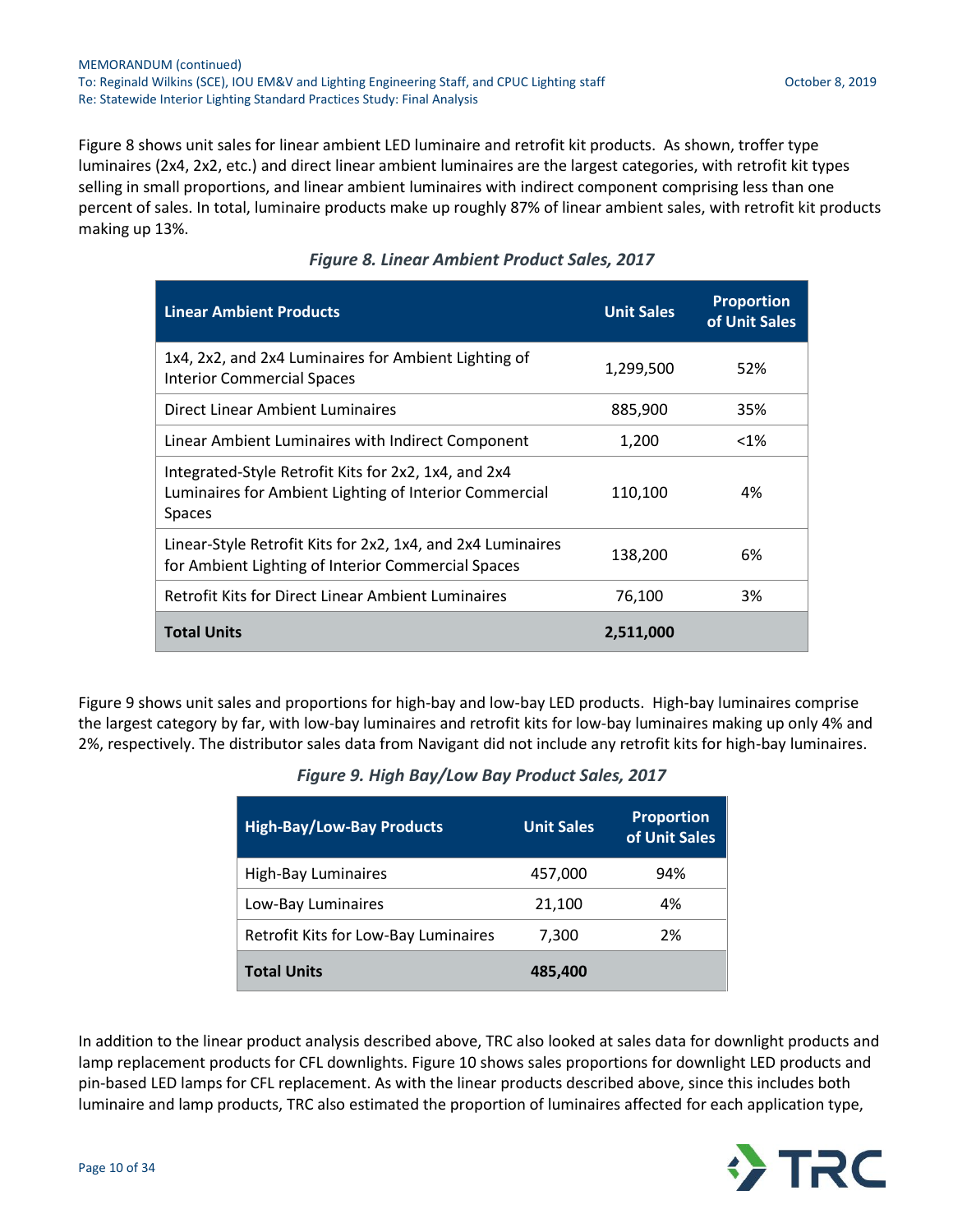determined based on average lamps per luminaire type as documented in the CSS. For these calculations, TRC assumed that downlight luminaires have an average of 1.3 lamps per luminaire. The Appendix provides supporting documentation for this estimate.

A[s Figure 10](#page-10-0) shows, downlight luminaires have the highest proportion of unit sales at 49%, followed by pin-based LED lamps at 35%, and downlight retrofit kits at 16%. From the perspective of affected luminaires, luminaire products represent 53% of the market, with pin-based LED lamps making up 29%, and retrofit kits at 18%. By both metrics, the downlight category has the highest penetration of retrofit kit products, compared to linear ambient and high-bay/low-bay applications.

#### <span id="page-10-0"></span>*Figure 10. Downlight LED Product Sales, 2017 (\*To estimate affected luminaires, TRC assumes luminaire and retrofit kit sales are one-for-one replacements, and pin-based lamps are installed at an average rate of 1.3 lamps per luminaire)*

| <b>Downlight LED Products</b>             | <b>Unit Sales</b> | <b>Proportion</b><br>of Unit Sales | <b>Estimated</b><br><b>Proportion</b><br>of Affected<br>Luminaires* |
|-------------------------------------------|-------------------|------------------------------------|---------------------------------------------------------------------|
| Downlight Luminaires                      | 1.924.400         | 49%                                | 53%                                                                 |
| Downlight Retrofit Kits                   | 636,600           | 16%                                | 18%                                                                 |
| Pin-Base LED Lamps for<br>CFL replacement | 1,392,000         | 35%                                | 29%                                                                 |
| <b>Total Units</b>                        | 3,953,000         |                                    |                                                                     |

### **Conclusions**

This sales analysis indicates that:

- Among linear products, on a per-unit basis, the sales split is 52% luminaires, 42% TLEDs, and 6% retrofit kits. Compared to the Non-Residential Lighting Market Characterization (BPA, 2017), sales trends in California show a smaller proportion of TLEDs compared with linear luminaires and retrofit kits. After normalizing by the number of lamps per luminaire, luminaires comprise the most sales (69%), followed by TLEDs (22%), followed by retrofit kits (9%).
- Among TLEDs, UL Type A TLEDs dominate sales (94%).
- Among downlight products, on a per-unit basis, the sales split is 49% luminaires, 35% pin-based LED lamps, and 16% retrofit kits. After normalizing by the number of lamps per luminaire, luminaires comprise just over half of sales (53%), followed by pin-based LED lamps for CFL replacements (29%), followed by downlight retrofit kits (18%).

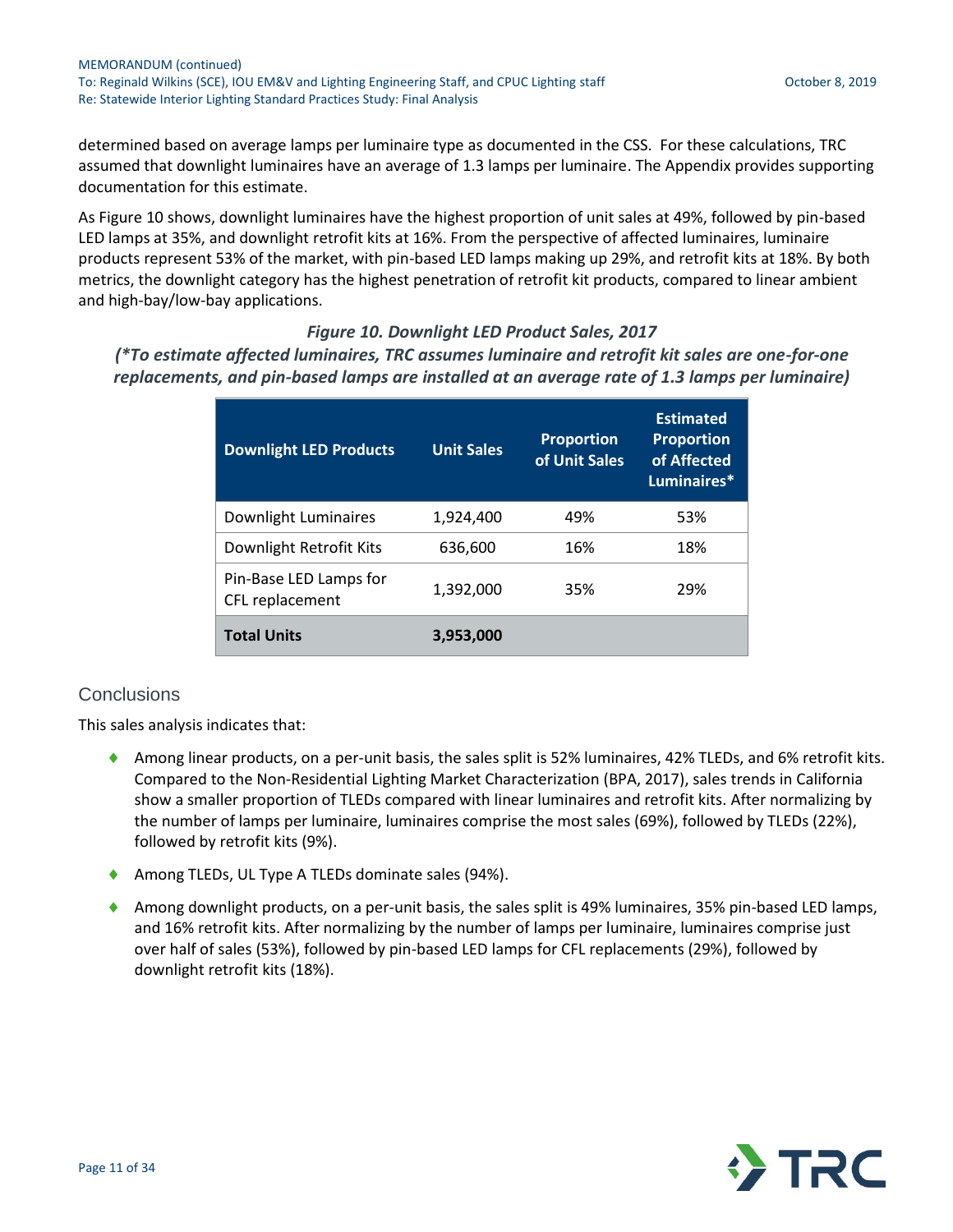## **Sales Weighted Efficacy (2017)**

### Efficacy Based on Distributor Sales Data

In addition to unit sales data, Navigant provided sales weighted efficacies for each product type based on the distributor sales data, as well as percent of sales by efficacy bin for each product type (exact efficacies were not available). Efficacy bins in the distributor data range from 50-60 lumens per Watt to greater than 150 lumens per Watt (>150 lm/W). [Figure 11,](#page-11-0) below, shows both the sales-weighted average efficacy for each product type, and the range of efficacy bins for each product type. Based on the sales weighted efficacies for each product type, TRC then calculated sales weighted efficacies for each application type of interest to the study: linear ambient, high-bay/lowbay, and downlights. Efficacy values for LED replacement lamp types are shown independently from the integrated luminaire products and are not included in the application type efficacies. [Figure 11](#page-11-0) summarizes the average efficacy values based on the sales volumes. Bold values indicate sales-weighted average efficacies by application type.

| <b>Product Type</b>                                                                                                             | <b>Unit Sales</b> | Sales-<br>Weighted<br><b>Average</b><br><b>Efficacy</b> | <b>Efficacy Bin</b><br>Range |
|---------------------------------------------------------------------------------------------------------------------------------|-------------------|---------------------------------------------------------|------------------------------|
| 1x4, 2x2, and 2x4 Luminaires for Ambient Lighting of Interior<br><b>Commercial Spaces</b>                                       | 1,299,500         | 115                                                     | $70 - > 150$                 |
| <b>Direct Linear Ambient Luminaires</b>                                                                                         | 885,900           | 101                                                     | $50 - > 150$                 |
| Linear Ambient Luminaires with Indirect Component                                                                               | 1,200             | 94                                                      | $90 - 100$                   |
| Integrated-Style Retrofit Kits for 2x2, 1x4, and 2x4<br>Luminaires for Ambient Lighting of Interior Commercial<br><b>Spaces</b> | 110,100           | 106                                                     | $80 - 150$                   |
| Linear-Style Retrofit Kits for 2x2, 1x4, and 2x4 Luminaires for<br>Ambient Lighting of Interior Commercial Spaces               | 138,200           | 116                                                     | $100 - 140$                  |
| Retrofit Kits for Direct Linear Ambient Luminaires                                                                              | 76,100            | 123                                                     | $90 - 140$                   |
| <b>Total of Linear Ambient Luminaires/Retrofit Kits</b>                                                                         | 2,511,000         | 110                                                     | $50 - 150$                   |
| <b>High-Bay Luminaires</b>                                                                                                      | 457,000           | 136                                                     | $100 - > 150$                |
| Low-Bay Luminaires                                                                                                              | 21,100            | 134                                                     | $100 - 150$                  |
| Retrofit Kits for Low-Bay Luminaires                                                                                            | 7,300             | 127                                                     | $110 - 140$                  |
| Total of High-Bay/Low-Bay Luminaires/Retrofit Kits                                                                              | 485,400           | 136                                                     | $100 - 150$                  |
| <b>Downlight Luminaires</b>                                                                                                     | 1,924,400         | 64                                                      | $50 - 110$                   |
| Downlight Retrofit Kits                                                                                                         | 636,600           | 68                                                      | $50 - 90$                    |
| <b>Total of Downlight Luminaires/Retrofit Kits</b>                                                                              | 2,561,000         | 65                                                      | $50 - 110$                   |

<span id="page-11-0"></span>*Figure 11. Sales Weighted Efficacies and Efficacy Ranges by Product Type and Application, 2017*

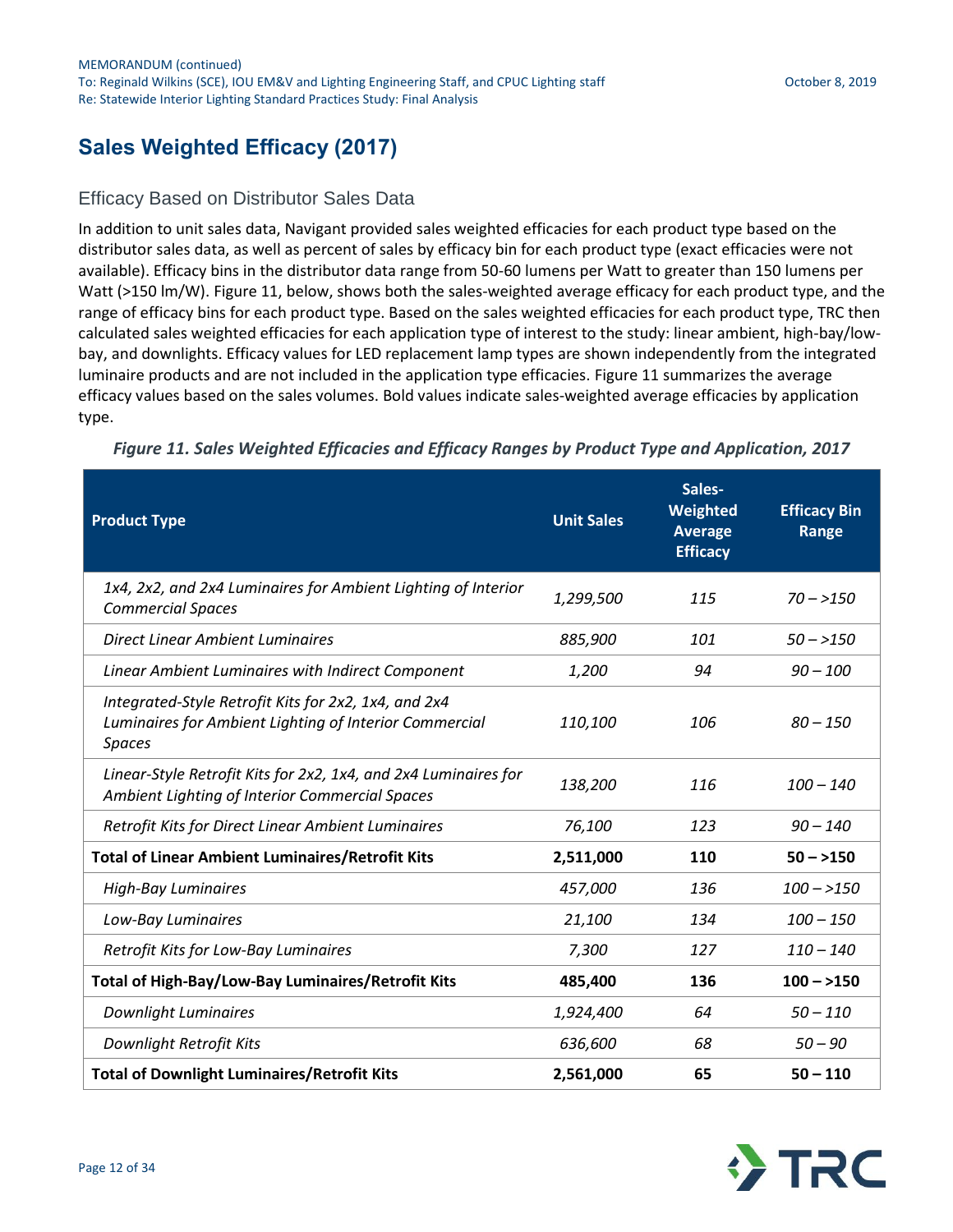| <b>Product Type</b>                           | <b>Unit Sales</b> | Sales-<br>Weighted<br>Average<br><b>Efficacy</b> | <b>Efficacy Bin</b><br>Range |
|-----------------------------------------------|-------------------|--------------------------------------------------|------------------------------|
| Type A TLED                                   | 2,008,700         | 129                                              | $110 - > 150$                |
| Type B TLED                                   | 75,700            | 124                                              | $110 - 130$                  |
| Type C TLED                                   | 46,600            | 137                                              | $100 - 150$                  |
| Total of T8/T5/T5HO Replacement Lamps         | 2,130,900         | 129                                              | $100 - 150$                  |
| <b>Pin-Base LED Lamps for CFL replacement</b> | 1,392,000         | 91                                               | $60 - 140$                   |
| <b>Total LED Unit Sales</b>                   | 9,080,200         |                                                  |                              |

The efficacy values presented here represent the entire lighting market, including both new construction and retrofit applications. In addition, efficacy is just one of a number of metrics that determine the quality of a lighting product. Qualities that are desirable in certain commercial applications, such as lower color temperature (CCT) or higher color rendering (CRI), can often result in lower efficacies, whereas certain industrial or warehouse applications prioritize maximized efficacy over visual qualities. This data set is not differentiated by any visual quality factors, or any other performance metrics. Efficacy values shown above may also be affected by the relative amount of unit sales for each product type, where efficacies for product types with relatively low unit sales may be skewed either higher or lower by product sales that may not be representative of the broader market.

The following figures show the distribution of distributor sales by efficacy bin and product type, further illustrating the range of efficacies and the most common efficacy bins for most product types.

[Figure 12](#page-13-0) provides the distribution of the distributor sales data by efficacy bin for linear ambient luminaires and retrofit kits.

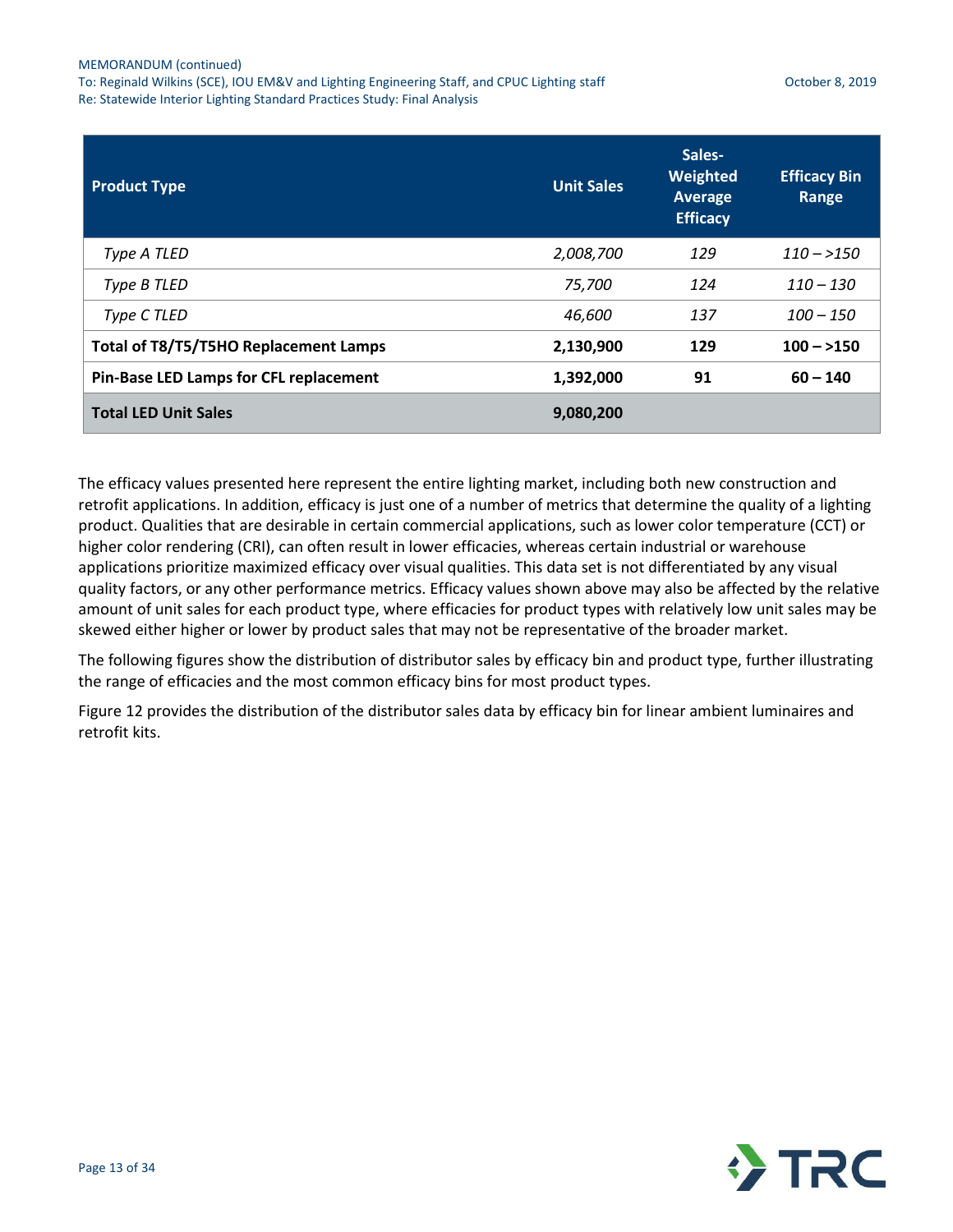<span id="page-13-0"></span>



[Figure 13](#page-14-0) presents the same data, but shows cumulative percentiles by efficacy bin. For example, 3% of linear ambient luminaires and retrofit kits have an efficacy of 60 lm/W or lower, 10% have an efficacy of 70 lm/W or lower, 13% have an efficacy of 80 lm/W or lower, and so forth. The figure also shows the average efficacy. Note that the average (mean) is different from the 50% percentile (median). For this data set, the average (110 lm/W) corresponds to the 46%-percentile, while the median is somewhere in the 110-120 lm/W range. Given the large volume of data collected, Navigant provided data by efficacy bin (in increments of 10 lm/W), so TRC could not calculate the exact median value. Given the large volume of data collected, Navigant provided data by efficacy bin (in increments of 10 lm/W), so TRC could not calculate the exact median value.

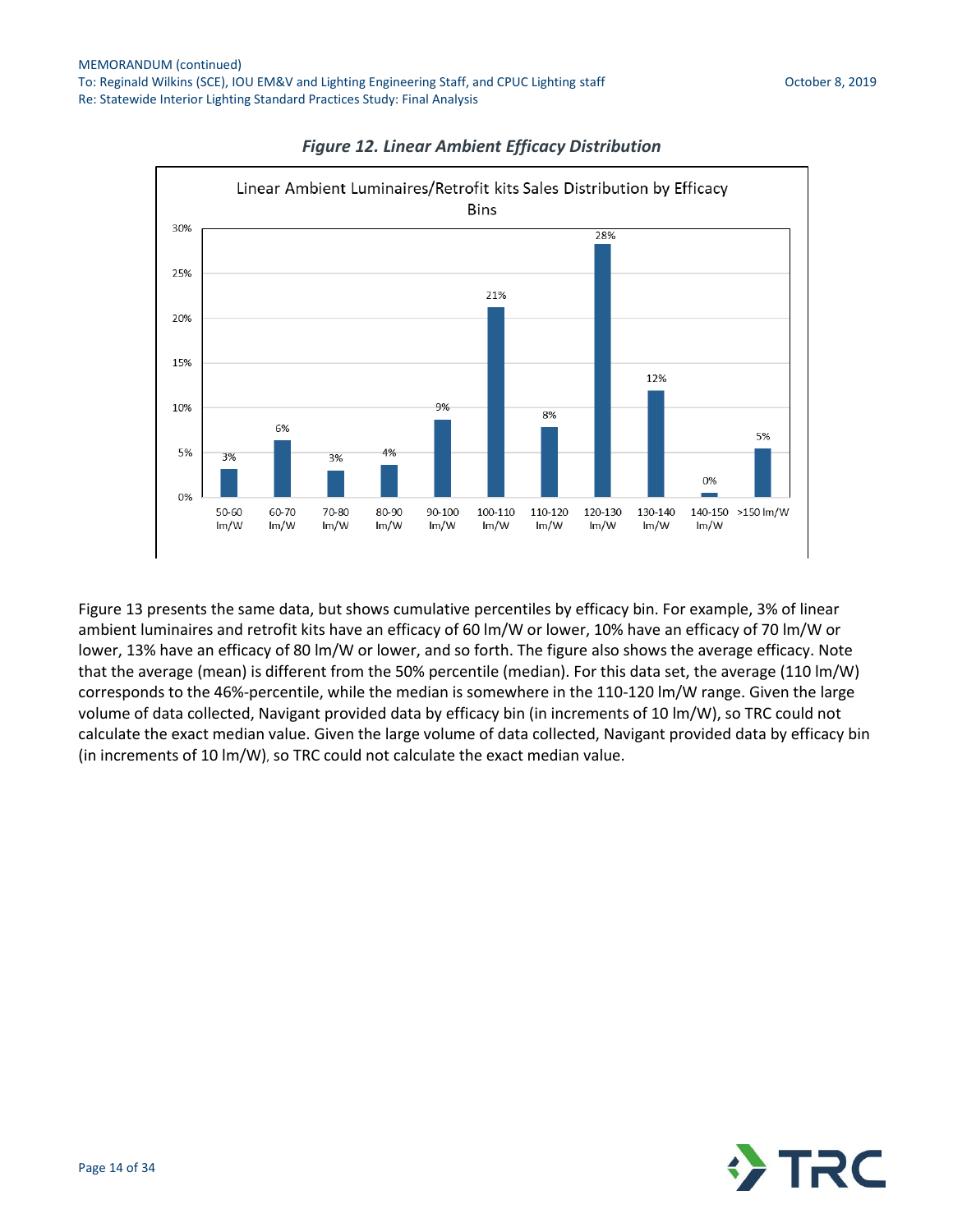<span id="page-14-0"></span>



[Figure 14](#page-15-0) an[d Figure 15](#page-15-1) provide similar information for high bay / low bay luminaires and retrofit kits. These products have less variation than linear luminaires and retrofit kits. Interestingly, there is a significant gap between the two efficacy bins with the largest sales for high bay / low bay luminaires and retrofit kits: the 120-130 lm/W and > 150 lm/W. As illustrated, the majority of products are in the 120-130 lm/W range, but the average efficacy is skewed upwards because of the products with efficacy above 150 lm/W.

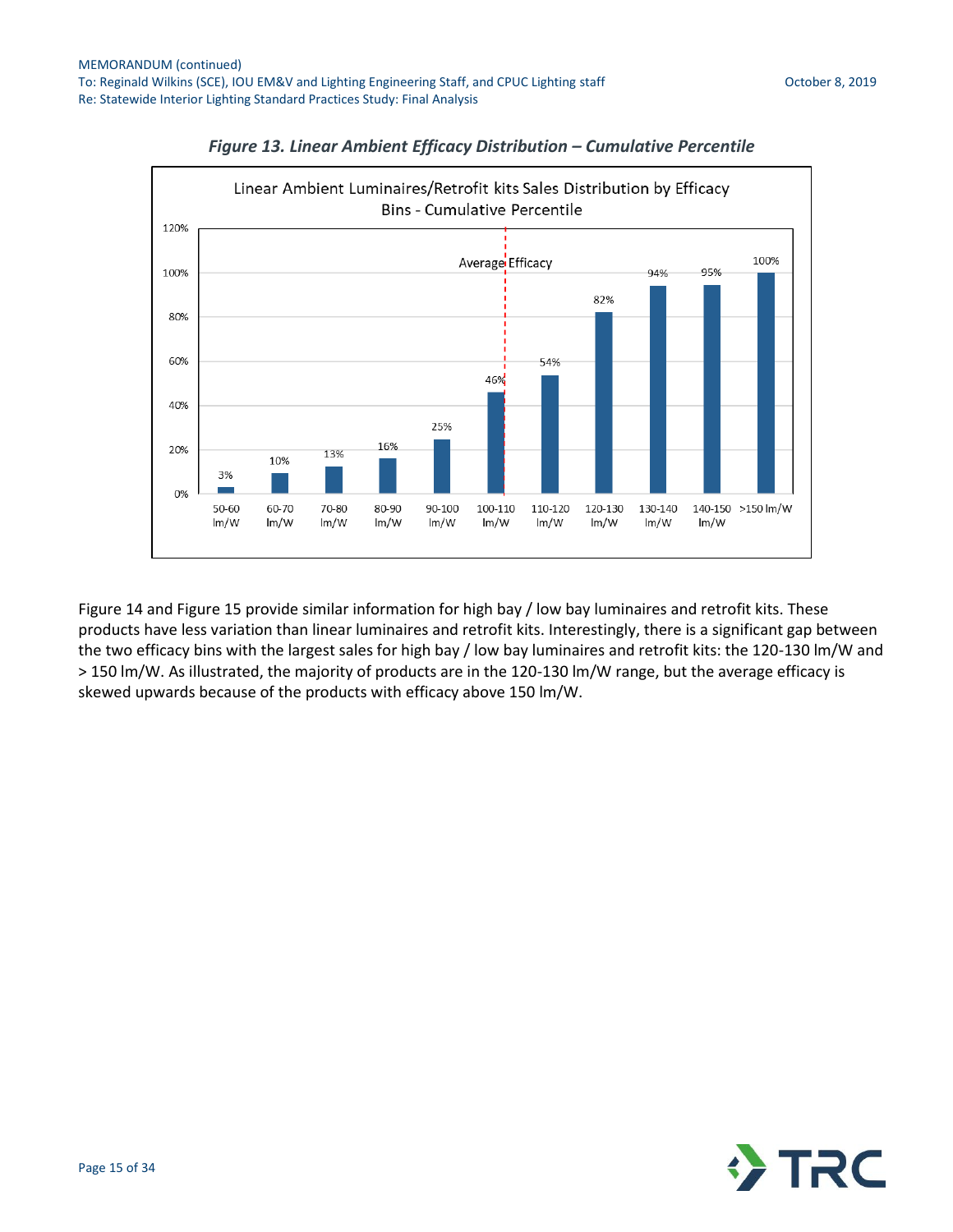<span id="page-15-0"></span>



<span id="page-15-1"></span>For high bay / low bay luminaires, the average (136 lm/W) is higher than the median (50<sup>th</sup> percentile), which is somewhere in the 120-130 lm/W range.

*Figure 15. High Bay / Low Bay Efficacy Distribution – Cumulative Percentile*



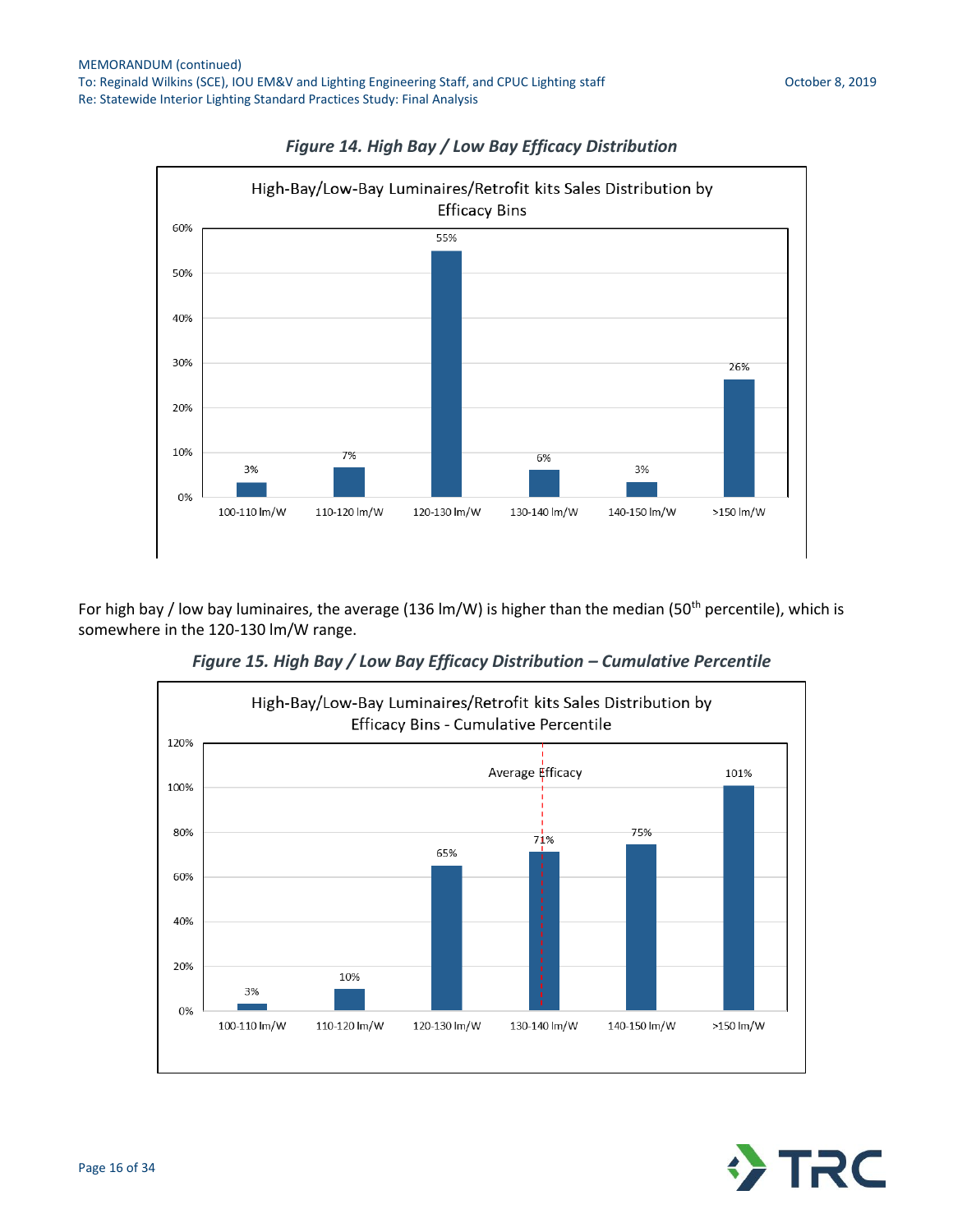<span id="page-16-0"></span>[Figure 16](#page-16-0) an[d Figure 17](#page-16-1) show similar results for downlights. As shown, the majority of products have an efficacy at or below 70 lm/W.



*Figure 16. Downlight Efficacy Distribution*

*Figure 17. Downlight Efficacy Distribution – Cumulative Percentile*

<span id="page-16-1"></span>

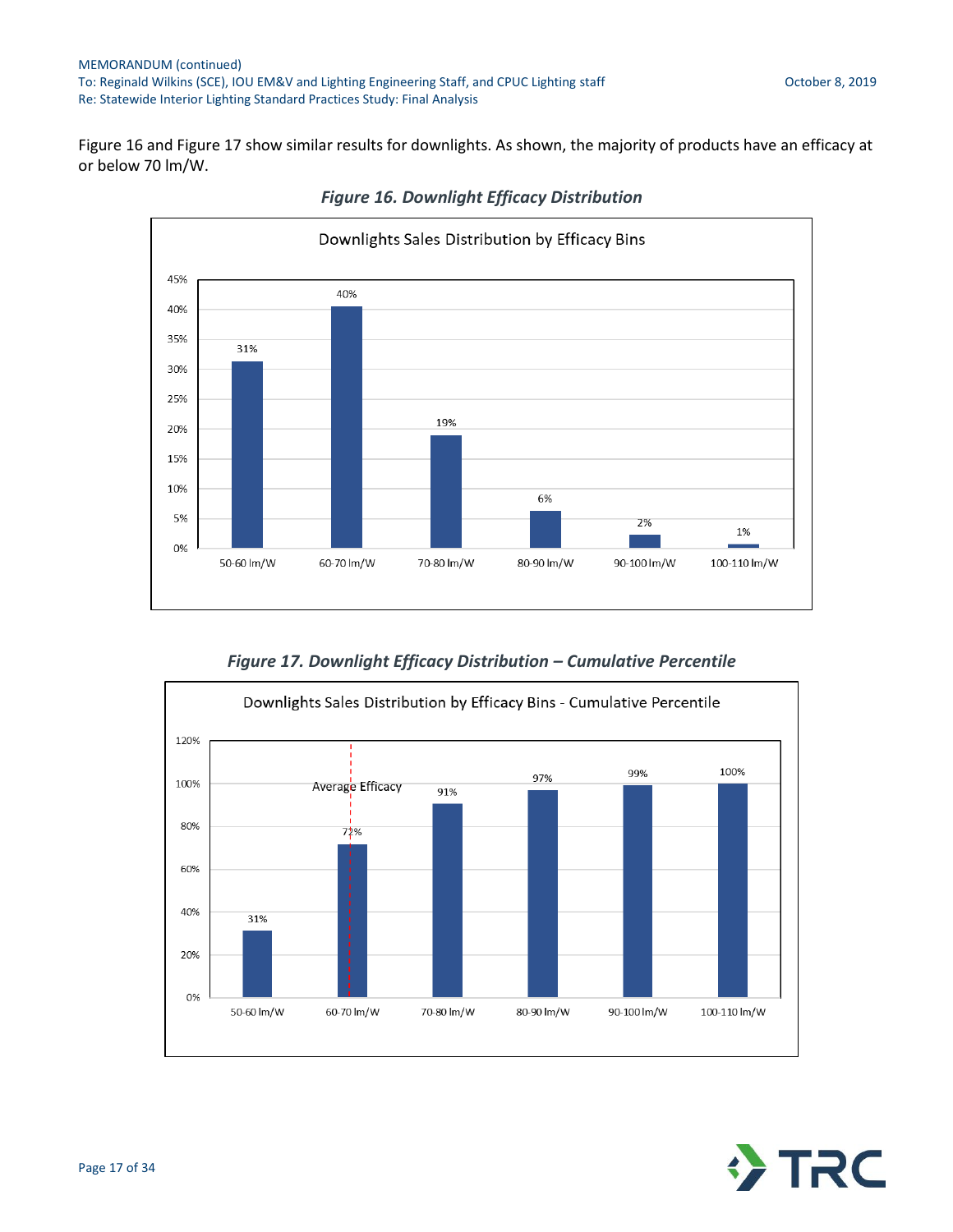The next two figures show results for pin-based LED replacement lamps for CFL. As shown, most products have an efficacy at or below 100 lm/W, and a third of products have an efficacy at or below 80 lm/W.



*Figure 18. Pin-Based Efficacy Distribution*

*Figure 19. Pin-Based Efficacy Distribution - Cumulative Percentile*



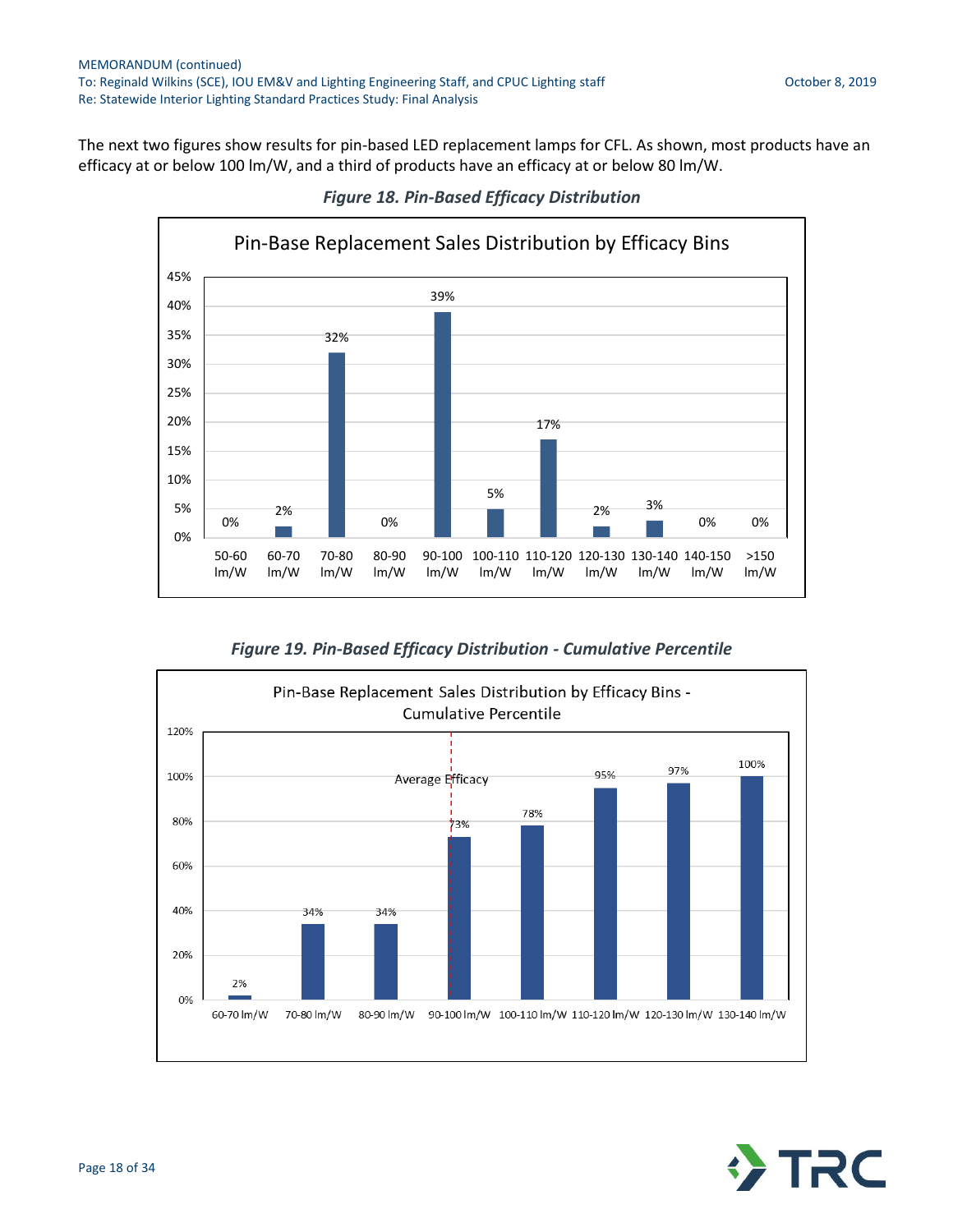<span id="page-18-0"></span>The final graph in this series is for TLEDs. This group of products had the smallest range in efficacy, with almost all products in the 120-130 lm/W range. Due to the small variability in efficacy, TRC did not create a cumulative percentile plot for this category.



### *Figure 20. TLED Distribution of Efficacy*

### Comparison to DLC Minimum Efficacy and Average Efficacy for DLC Products

Because the distributor data represented approximately 20% of the California commercial lighting market, TRC compared the efficacy values calculated here with other data available to check that results are reasonable.

As the first comparison point, TRC identified criteria and average efficacy in product databases from DesignLights Consortium (DLC) and Energy Star. (DLC does not list downlight products because they are included in Energy Star; Energy Star data is used only for downlight products in [Figure 21..\) Figure 21.](#page-19-0) shows the sales-weighted average efficacy values from the distributor data alongside DLC minimum efficacy values for both standard and premium certification for each product type, as well as average efficacies and the range of efficacies for each product type available in the DLC database. In most cases, the sales-weighted average efficacy from the distributor data is higher than the DLC Standard minimum efficacy, but below the DLC Premium minimum efficacy. DLC-Listed product average efficacies tend to be higher than both the sales-weighted average efficacy and the DLC Premium minimum efficacy. However, the DLC-listed product average represents an average of products *available*; these do not reflect sales, since TRC does not have sales weights to apply to DLC products. As with the distributor sales data, the range of efficacies of DLC-listed products varies widely by product type.

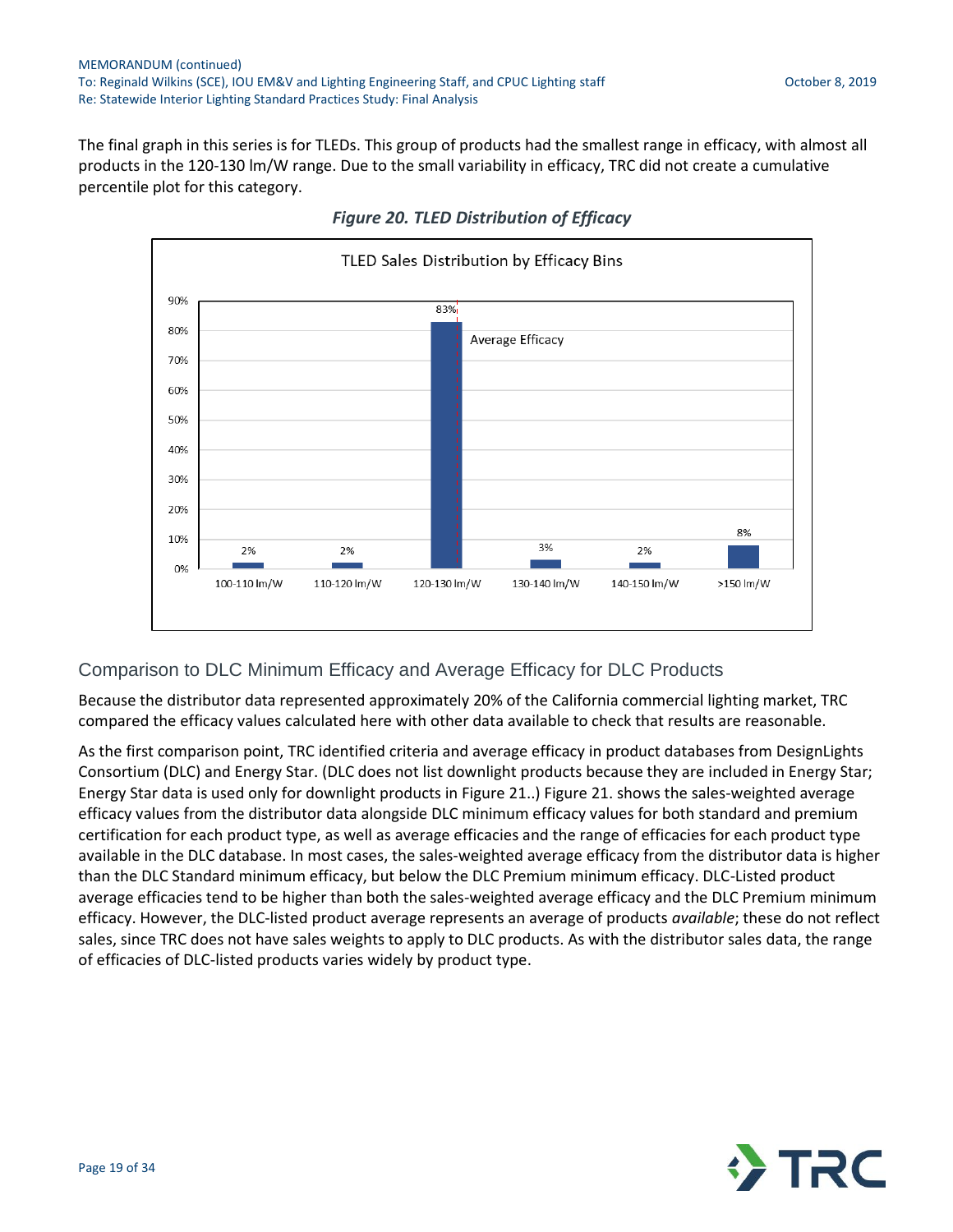## *Figure 21. Sales Weighted Efficacies and DLC Efficacies by Product Type*

<span id="page-19-0"></span>*(\*All efficacy values for Downlight products are Energy Star criteria and database averages, as DLC does not list Downlight products.)*

| <b>Product Type</b>                                                                                                         | Sales-<br>Weighted<br><b>Average</b><br>Efficacy,<br>2017 | <b>DLC v4.4</b><br><b>Standard</b><br><b>Minimum</b><br><b>Efficacy</b> | <b>DLC v4.4</b><br><b>Premium</b><br><b>Minimum</b><br><b>Efficacy</b> | <b>DLC-Listed</b><br><b>Product</b><br><b>Average</b><br>Efficacy,<br>2019 | <b>DLC-Listed</b><br><b>Product</b><br><b>Efficacy</b><br>Range,<br>2019 |
|-----------------------------------------------------------------------------------------------------------------------------|-----------------------------------------------------------|-------------------------------------------------------------------------|------------------------------------------------------------------------|----------------------------------------------------------------------------|--------------------------------------------------------------------------|
| 1x4, 2x2, and 2x4 Luminaires for Ambient<br><b>Lighting of Interior Commercial Spaces</b>                                   | 115                                                       | 100                                                                     | 125                                                                    | 133                                                                        | $128 - 192$                                                              |
| <b>Direct Linear Ambient Luminaires</b>                                                                                     | 101                                                       | 105                                                                     | 130                                                                    | 135                                                                        | $128 - 169$                                                              |
| Linear Ambient Luminaires with Indirect<br>Component                                                                        | 94                                                        | 105                                                                     | 130                                                                    | 117                                                                        | $97 - 160$                                                               |
| Integrated-Style Retrofit Kits for 2x2, 1x4,<br>and 2x4 Luminaires for Ambient Lighting<br>of Interior Commercial Spaces    | 106                                                       | 100                                                                     | 125                                                                    | 135                                                                        | $102 - 178$                                                              |
| Linear-Style Retrofit Kits for 2x2, 1x4, and<br>2x4 Luminaires for Ambient Lighting of<br><b>Interior Commercial Spaces</b> | 116                                                       | 100                                                                     | 125                                                                    | 135                                                                        | $102 - 178$                                                              |
| <b>Retrofit Kits for Direct Linear Ambient</b><br>Luminaires                                                                | 123                                                       | 105                                                                     | 130                                                                    | 135                                                                        | $102 - 178$                                                              |
| <b>High-Bay Luminaires</b>                                                                                                  | 136                                                       | 105                                                                     | 130                                                                    | 139                                                                        | $96 - 216$                                                               |
| Low-Bay Luminaires                                                                                                          | 134                                                       | 105                                                                     | 130                                                                    | 139                                                                        | $128 - 185$                                                              |
| Retrofit Kits for Low-Bay Luminaires                                                                                        | 127                                                       | 105                                                                     | 130                                                                    | 136                                                                        | $104 - 200$                                                              |
| Downlight Luminaires                                                                                                        | 64                                                        | $55*$                                                                   |                                                                        | 70*                                                                        | $50 - 138*$                                                              |
| Downlight Retrofit Kits                                                                                                     | 68                                                        | $60*$                                                                   |                                                                        | $72*$                                                                      | $50 - 112*$                                                              |
| T8/T5/T5HO Replacement Lamps                                                                                                | 129                                                       | 110                                                                     | <b>NA</b>                                                              | 134                                                                        | $104 - 200$                                                              |
| Pin-Base LED Lamps for CFL replacement                                                                                      | 91                                                        | 75-110                                                                  | <b>NA</b>                                                              | 90                                                                         | $72 - 155$                                                               |

### Comparison to U.S. DOE 2016 LED Product Survey

TRC also compared the distributor sales-weighted average efficacies to the results of a 2016 product survey reported in the U.S. Department of Energy's "Adoption of Light-Emitting Diodes in Common Lighting Applications" report (Navigant, 2017). The product survey determined the 5<sup>th</sup> percentile, average, and 95<sup>th</sup> percentile of efficacies of 2016 LED products, as determined from products listed in DLC, Energy Star, and DOE's LED Lighting Facts databases. (Note that DLC and Energy Star represent products that meet certain advanced performance criteria, while LED Lighting Facts is available for all LED products regardless of performance.) [Figure 22,](#page-20-0) below, shows the comparison of the distributor sales data and the DOE product survey. Although the data represents two different years, the comparison helps contextualize the nature of California LED sales trends in relation to the broader LED

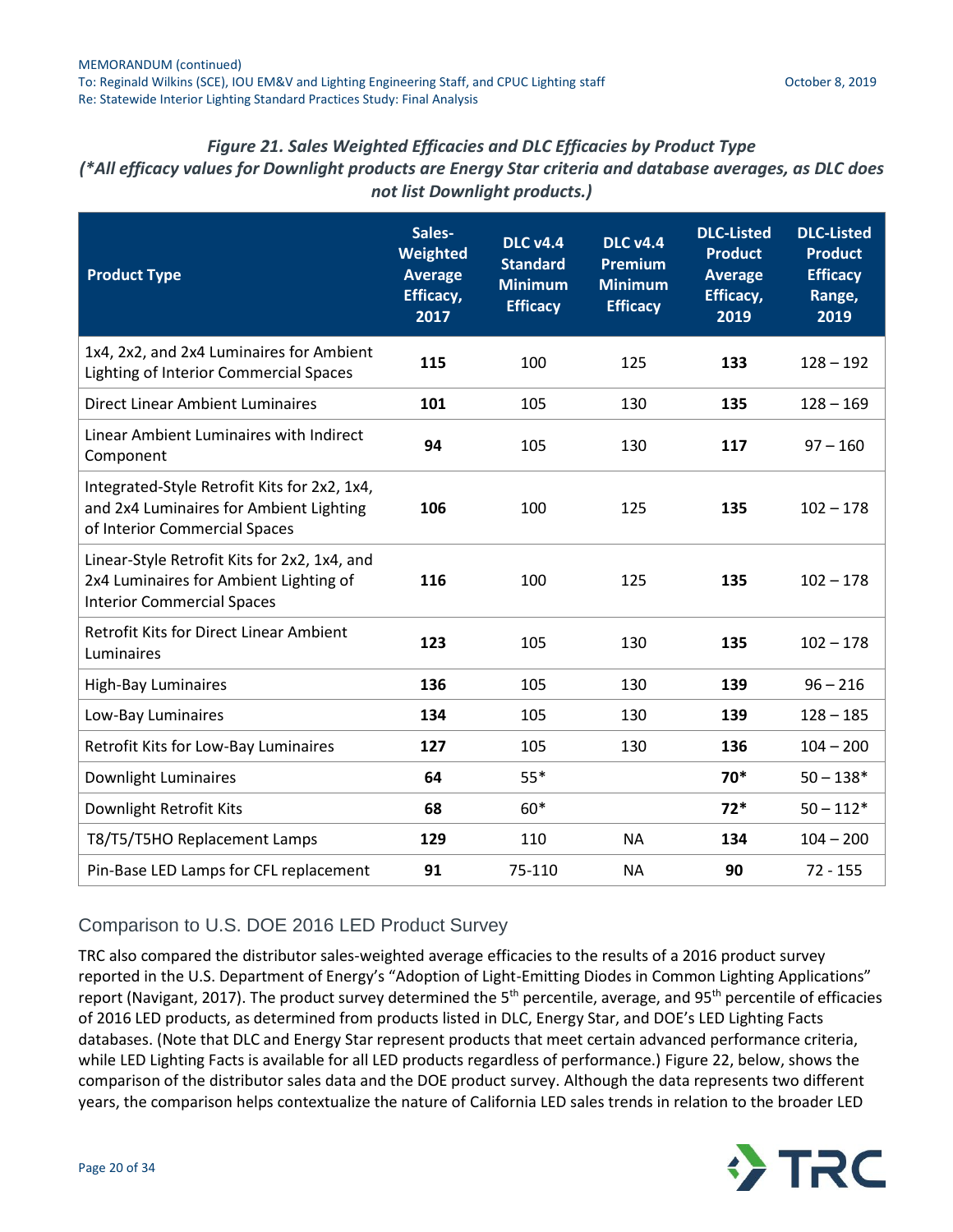product market. For example, the 2017 sales-weighted average efficacies for linear products, high-bay/low-bay products, and TLEDs are on the higher end of the ranges documented in the 2016 DOE efficacy range. On the other hand, the sales-weighted efficacies for downlight products are below the average efficacy documented in the DOE product survey.

<span id="page-20-0"></span>

| Figure 22. California Distributor Sales-Weighted Efficacies (2017) and DOE LED Product Survey Efficacies |  |
|----------------------------------------------------------------------------------------------------------|--|
| (2016)                                                                                                   |  |

|                                              | <b>California Sales-</b>                     |                                      | <b>DOE 2016 LED Efficacy Range</b> |                                       |
|----------------------------------------------|----------------------------------------------|--------------------------------------|------------------------------------|---------------------------------------|
| <b>Product Type</b>                          | Weighted<br><b>Average Efficacy,</b><br>2017 | 5 <sup>th</sup><br><b>Percentile</b> | <b>Average</b>                     | 95 <sup>th</sup><br><b>Percentile</b> |
| Linear Luminaires/Retrofit Kits              | 110                                          | 70                                   | 91                                 | 118                                   |
| High-Bay/Low-Bay<br>Luminaires/Retrofit Kits | 136                                          | 80                                   | 107                                | 136                                   |
| Downlight Luminaires                         | 64                                           | 50                                   | 73                                 | 97                                    |
| Downlight Retrofit Kits                      | 68                                           | 61                                   | 76                                 | 96                                    |
| T8/T5/T5HO Replacement Lamps                 | 129                                          | 101                                  | 118                                | 142                                   |

The comparison of these two data sets does not indicate why the sales-weighted efficacies in California skew toward the higher end of the 2016 DOE efficacy range, but it is possible that this is a reflection of the influence of utility efficiency programs driving consumers to higher performance products.

## **Projected Efficacy**

TRC estimated efficacies through 2024 for each application type. TRC calculated efficacy projections by:

- 1. Assuming efficacy values for 2017 based on the Navigant distributor data
- 2. Projecting efficacy forward based on percent efficacy increase as estimated by the US DOE.

For the second step, TRC used LED efficacy increase projections from "Energy Savings Forecast of Solid-State Lighting in General Illumination Applications" (DOE, 2016), and created a best-fit curve to estimate annual percent increase for each relevant product type. Annual percent increase values ranged from 2.3% to 4.0% depending on the product and the year, with the highest percent increases occurring in the immediate term, and tapering off over time. TRC then applied these annual percent increase rates to the initial sales weighted efficacy for each product type from the distributor data. Additional details on the efficacy projection calculations are outlined in the Appendix. [Figure 23](#page-21-0) shows efficacy projections for each application type.

Current sales weighted efficacy values from the distributor data set already exceed previous projections from DOE for most linear product types (as shown in the Appendix). This may be because the DOE report was a national projection, while the distributor data was for California sales. Also, DOE published its report in 2016, so forecast several years into the future. However, the report (DOE, 2016) was the most reliable data source that TRC identified for developing efficacy projections; the Appendix provides more information on other studies reviewed.

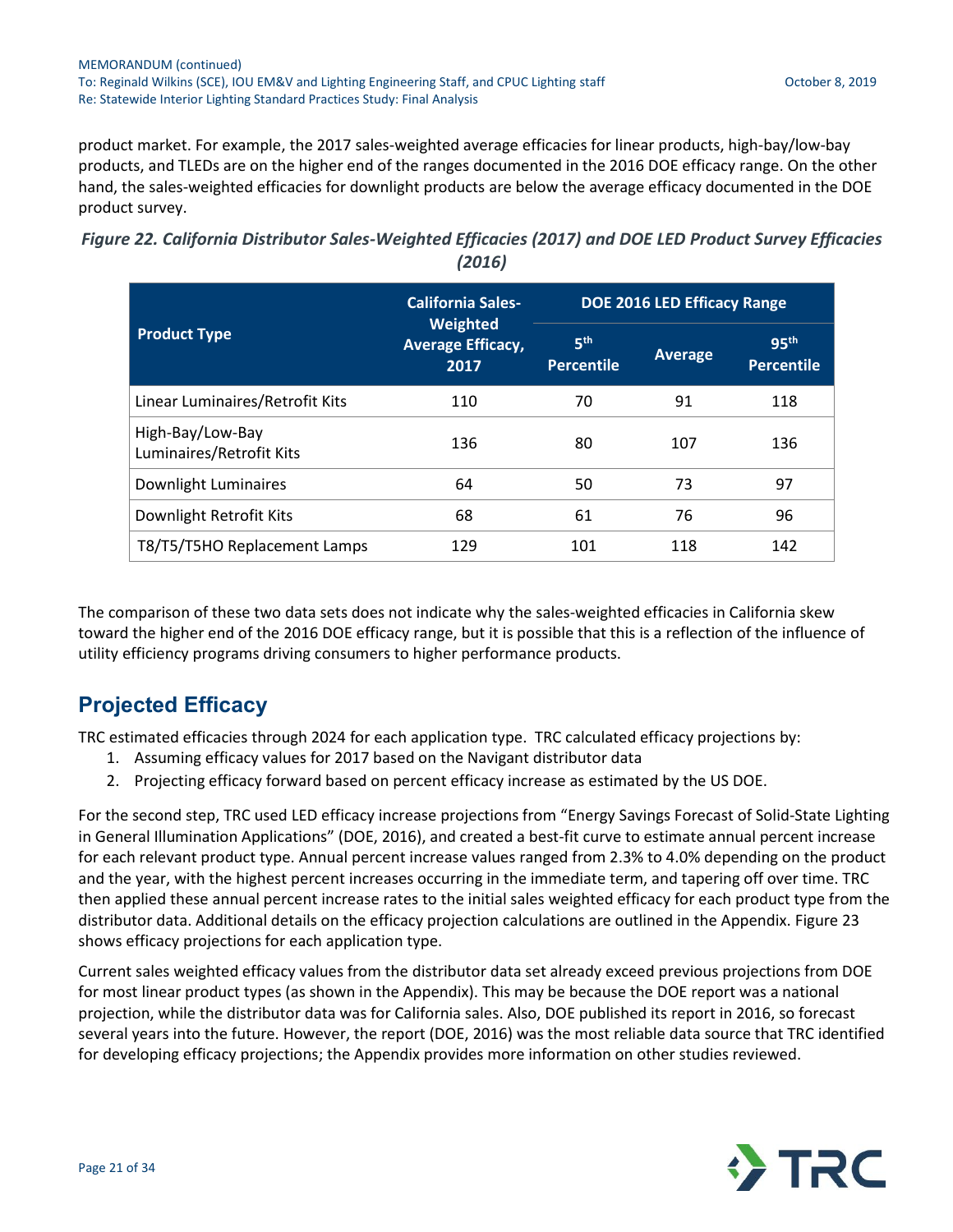| <b>Application Type</b>                                   | <b>Sales</b><br>Weighted<br><b>Efficacy</b><br>2017 | 2018<br><b>Efficacy</b> | 2019<br><b>Efficacy</b> | 2020<br><b>Efficacy</b> | 2021<br><b>Efficacy</b> | 2022<br><b>Efficacy</b> | 2023<br><b>Efficacy</b> | 2024<br><b>Efficacy</b> |
|-----------------------------------------------------------|-----------------------------------------------------|-------------------------|-------------------------|-------------------------|-------------------------|-------------------------|-------------------------|-------------------------|
| Linear Ambient<br>Luminaires /<br><b>Retrofit Kits</b>    | 110                                                 | 114                     | 117                     | 121                     | 124                     | 128                     | 131                     | 135                     |
| High-Bay/Low-<br>Bay Luminaires /<br><b>Retrofit Kits</b> | 136                                                 | 140                     | 144                     | 148                     | 152                     | 156                     | 160                     | 164                     |
| Downlight<br>Luminaires /<br><b>Retrofit Kits</b>         | 65                                                  | 68                      | 70                      | 73                      | 75                      | 78                      | 81                      | 83                      |
| T8/T5/T5HO<br>Replacement<br>Lamps                        | 129                                                 | 133                     | 137                     | 141                     | 145                     | 149                     | 152                     | 156                     |
| Pin-Base LED<br>Lamps for CFL<br>replacement              | 91                                                  | 94                      | 96                      | 99                      | 101                     | 104                     | 106                     | 109                     |

### <span id="page-21-0"></span>*Figure 23. Application Type Efficacy Projections based on Distributor Sales Weighted Efficacies*

### Comparison to Draft Resolution Efficacy and Projection

As a comparison for current and projected efficacy, TRC reviewed the efficacy requirements and estimated improvements in efficacies as described (Draft Resolution E-5009, 2019). Table A-3 in the Draft Resolution provides the current baseline efficacies, effective August 2019, and these values are included below in [Figure 24.](#page-22-0) In addition, the draft resolution states, "Historically, LED performance has improved by approximately 10-12 lm/W per year and this trend is expected to continue for at least the next five years" (Draft Resolution E-5009, 2019). Based on this statement, [Figure 24](#page-22-0) shows efficacy projections starting at the draft resolution, and assuming an 11 lm/W increase per year.

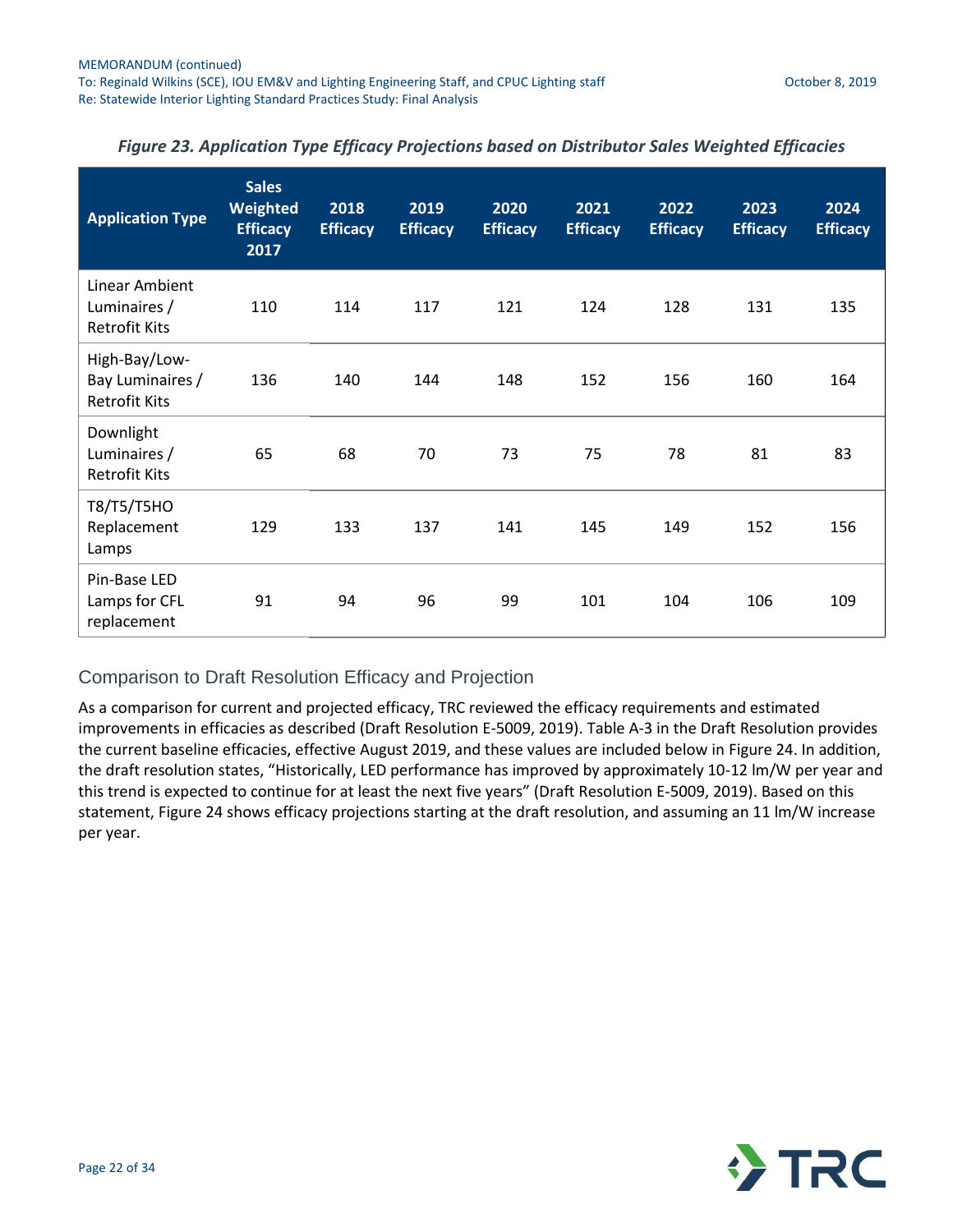<span id="page-22-0"></span>

| <b>Application Type</b> | <b>Efficacy in</b><br><b>Draft</b><br><b>Resolution</b><br>(published<br>2019) | 2020<br><b>Efficacy</b> | 2021<br><b>Efficacy</b> | 2022<br><b>Efficacy</b> | 2023<br><b>Efficacy</b> | 2024<br><b>Efficacy</b> |
|-------------------------|--------------------------------------------------------------------------------|-------------------------|-------------------------|-------------------------|-------------------------|-------------------------|
| Linear Ambient          | 105                                                                            | 116                     | 127                     | 138                     | 149                     | 160                     |
| <b>Troffer</b>          | 100                                                                            | 111                     | 122                     | 133                     | 144                     | 155                     |
| High/Low Bay            | 105                                                                            | 116                     | 127                     | 138                     | 149                     | 160                     |
| <b>TLED</b>             | 111                                                                            | 122                     | 133                     | 144                     | 155                     | 166                     |

### *Figure 24. Draft Resolution Efficacies and Projections per Draft Resolution E5009*

Comparing the current efficacy results found in the distributor data [\(Figure 11](#page-11-0) through [Figure 20\)](#page-18-0) with the efficacy assumptions (Draft Resolution E-5009, 2019) [\(Figure 24\)](#page-22-0):

- ◆ The distributor sales-weighted efficacy [\(Figure 13\)](#page-14-0) generally shows a higher efficacy than the draft resolution [\(Figure 24\)](#page-22-0) for all categories. For example:
	- For linear ambient products and troffers (combined together in the distributor sales data), the Draft Resolution assumes 100 lm/W for troffers – which corresponds to the 25-percentile of distributor sales data, and 105 lm/W for linear ambient, which corresponds to somewhere between the 25- and 46 percentile. Thus, the Draft Resolution assumptions are within the range of most products.
	- For high bay/ low bay fixtures, the Draft Resolution assumes 105 lm/W, which corresponds to approximately the 3-percentile for distributor sales. For TLEDs, the Draft Resolution assumes 111 lm/W, which corresponds to between the 2- and 4-percentile. Thus, the efficacy for almost all products should meet or exceed these values.
- ◆ The draft resolution efficacy values are roughly consistent with DLC Standard minimum efficacy values for equivalent product types.

In Draft Resolution E-5009, the CPUC states, "Resolution E-4952 established a baseline of 100 lm/W for luminaires that house linear lamps by stating the following: 'Nearly all available technologies exceed an efficacy level of 100 lumens per watt. Therefore, the code/ standard practice baseline for hardwired fixtures that were not previously covered by 2018 Phase 1 dispositions shall be 100 lumens per watt'" (Draft Resolution E-5009, 2019).<sup>2</sup> If the CPUC intends to maintain the practice of setting a baseline that nearly all available technologies would exceed, the efficacy values the agency has identified for these product categories align with that methodology – particularly for high bay / low bay and TLEDs.

Comparing our projected efficacy from the distributor sales-weighted data and percent increase from DOE [\(Figure](#page-21-0)  [23\)](#page-21-0) with the Draft Resolution E-5009 [\(Figure 24\)](#page-22-0): The draft resolution describes a steeper increase in efficacy improvements than DOE. Consequently, by 2024 - the project efficacies in the draft resolution for linear ambient and TLED categories are higher than the projections that TRC estimated for these categories.

 $\overline{a}$ 



<sup>2</sup> p. A-3 to A-4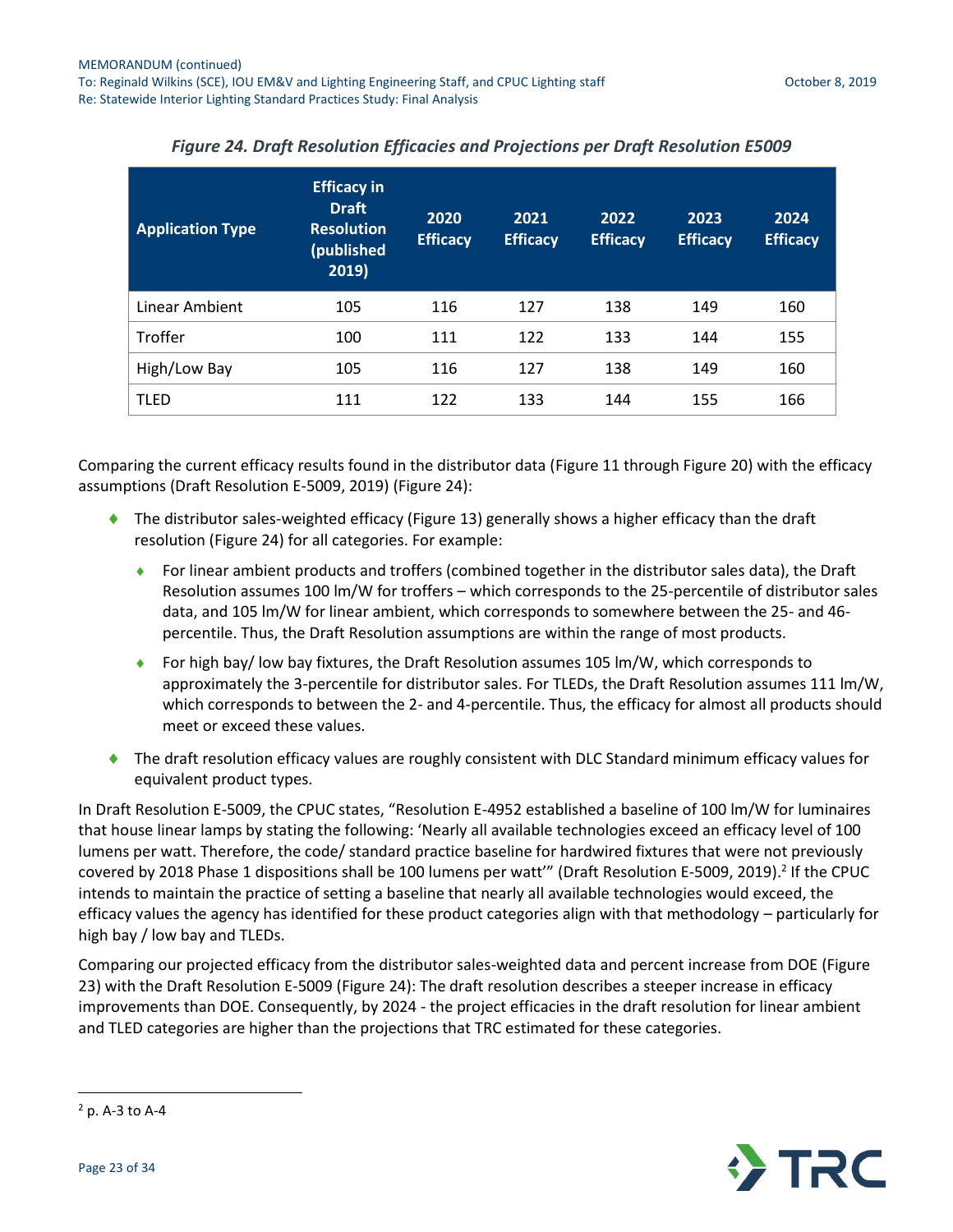### NEMA National Shipment Data for Linear Lamps

As one other data series for context, [Figure 25](#page-23-0) provides the latest market shipment data from the National Association of Electrical Manufacturers (NEMA, 2019) for linear lamps. As shown for Quarter 1 of 2019, TLEDs (in purple) comprise 30% of linear lamps. T8 lamps (red) accounted for 51% while T5 (blue) and T12 lamps (green) claimed 8% and 10%, respectively. These shipments are for all lamps – including new construction, retrofits, and maintenance. In the Exterior Lighting Standard Practice Baseline and Work Paper Support study, TRC found in interviews with manufacturers, sales representatives, and contractors that almost all (94%) of commercial projects install LEDs for new construction and retrofit projects, but most use incumbent (generally high intensity discharge – HID or fluorescent) technologies for maintenance (i.e., replacement of only failed lamps and ballasts) (TRC, 2018). If the same trend is true for interior lighting, and if the trends found for California are similar to national trends, it is likely that many of the LED shipments in [Figure 25](#page-23-0) are for new construction and retrofits, while most of the fluorescent shipments are for maintenance. Interviewees also reported in the Exterior Lighting Standard Practice Baseline and Work Paper Support study that the primary reason why customers choose to maintain their existing system instead of retrofitting their system with LEDs is incremental cost.



<span id="page-23-0"></span>*Figure 25. Linear Lamp Shipments from National Electrical Manufacturers Association (NEMA)* 

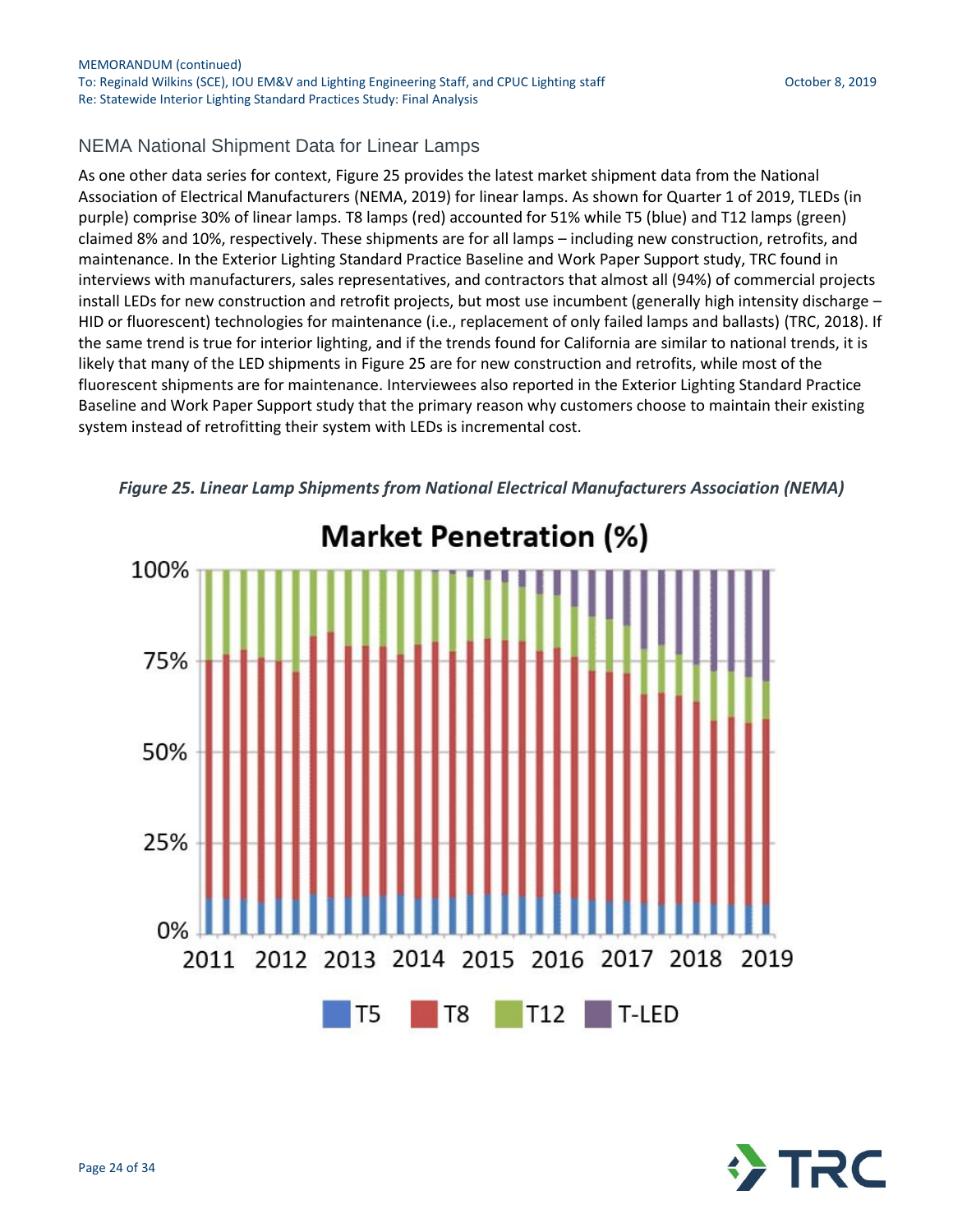### **Conclusions**

This analysis of sales weighted efficacies and efficacy projections indicates that:

- ◆ The Draft Resolution E-5009 efficacy values for linear LED products are at the low end of the range of efficacies found in the distributor data, and lower than the sales-weighted average efficacy values from the distributor sales data set. Lower disposition values allow for flexibility in consideration of other performance metrics such as color temperature and CRI. Also note that the distributor data includes program sales, which likely inflates the average efficacy.
- ◆ Draft Resolution E-5009 efficacy values are roughly consistent with DLC Standard minimum efficacy values for equivalent product types.
- Sales weighted average efficacy values from the 2017 distributor sales data set appear to be relatively consistent with the average efficacy values from the DLC-listed product database.

### **Program Manager and Implementer Interview Findings**

TRC conducted interviews with three program managers (one from each electric IOU<sup>3</sup>) and two lighting program implementers – both of whom serve customers across the State. TRC requested interviews from additional implementers and offered \$75 gift card for participation in a 30-minute phone interview, but the other implementers declined the request.

While this represents a small number of interviewees, the purpose was to check that the results of the sales split (fixtures vs. retrofit kits vs. TLEDs) appeared reasonable since few published studies were available for comparison, and to provide context to the distributor data results. Thus, TRC did not use these interviews to develop quantitative assumptions.

TRC found that:

- All interviewees felt that the split of TLED, luminaire, and retrofit kit sales outlined above appeared to be an accurate reflection of overall lighting product sales.
- All interviewees felt that the lamps per luminaire assumptions (2.5 lamps per linear luminaire average; 1.3 lamps per downlight luminaire average) were reasonable.
- All interviewees reported that cost is the primary driver for customer decision-making. Most interviewees did not name any other factors in decision-making. One mentioned that in rare cases attention to light quality or design may also impact customer choices.

<sup>&</sup>lt;sup>3</sup> For one electric IOU, the program manager interviewed served the residential lighting program, because the nonresidential lighting program manager was not available for an interview.



 $\overline{a}$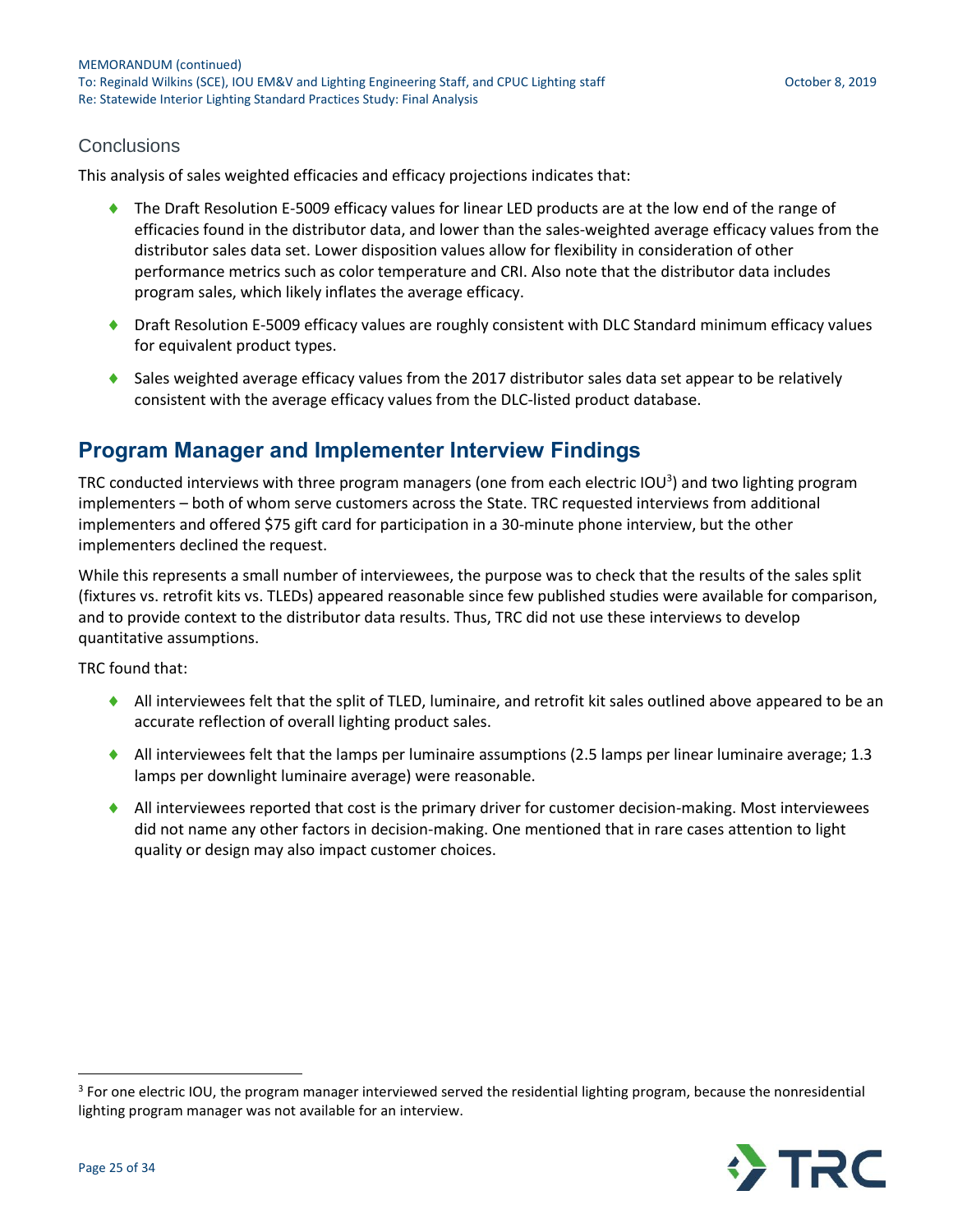

**510.368.4427 PHONE**

## **REFERENCES**

- BPA. (2017). *Non-Residential Lighting Market Characterization.* https://www.bpa.gov/EE/Utility/researcharchive/Documents/Momentum-Savings-Resources/2017\_NonResidential\_Lighting\_Final\_Report.pdf.
- DLC. (2018). *Energy Savings Potential of DLC Commercial Lighting and Networked Lighting Controls.* Retrieved from https://www.designlights.org/default/assets/File/DLC\_Energy-Savings-Potential-of-DLC-Commercial-Lighting-and-Networked-Lighting-Controls.pdf
- DLC. (n.d.). *Product Eligibility/Primary Use Designations.* Retrieved from https://www.designlights.org/solid-statelighting/qualification-requirements/product-eligibility/
- DOE. (2014). *Energy Savings Forecast of Solid-State Lighting in General Illumination Applications.* Retrieved from https://www.energy.gov/sites/prod/files/2015/05/f22/energysavingsforecast14.pdf
- DOE. (2016). *Energy Savings Forecast of Solid-State Lighting in General Illumination Applications.* https://www.energy.gov/sites/prod/files/2016/09/f33/energysavingsforecast16\_2.pdf.
- DOE. (2017). *Solid-State Lighting 2017 Suggested Research Topics.* Retrieved from https://www.energy.gov/sites/prod/files/2017/09/f37/ssl\_suggested-research-topics\_sep2017.pdf
- (2019). *Draft Resolution E-5009.* http://docs.cpuc.ca.gov/PublishedDocs/Published/G000/M309/K679/309679758.PDF.
- Itron Inc. (2014). *California Commercial Saturation Study (CSS) .* Retrieved from http://calmac.org/publications/California\_Commercial\_Saturation\_Study\_Report\_Finalv2.pdf
- Navigant. (2017). *Adoption of Light-Emitting.* Retrieved from https://www.energy.gov/sites/prod/files/2017/08/f35/led-adoption-jul2017\_0.pdf
- Navigant. (2018). *California Statewide Non-Residential LED Quality and Market Characterization Study.* Retrieved from http://calmac.org/publications/CA\_NR\_LED\_Qual\_Pt\_2\_Final\_Report.pdf
- NEMA. (2019). *Linear Fluorescent Lamp Indexes Continue Year-Over-Year Decline in First Quarter 2019 while T-LED Market Penetration Increases.* https://www.nema.org/Intelligence/Indices/Pages/Linear-Fluorescent-Lamp-Indexes-Continue-Year-Over-Year-Decline-in-First-Quarter-2019-while-T-LED-Market-Penetration-Increa.aspx.
- TRC. (2018). *Exterior Lighting Standard Practice Baseline and Work Paper Support Final Report.* Retrieved from http://www.calmac.org/publications/TRC\_-\_SCE\_Ext\_Lighting\_SP\_and\_WP\_Support\_Final\_Report.pdf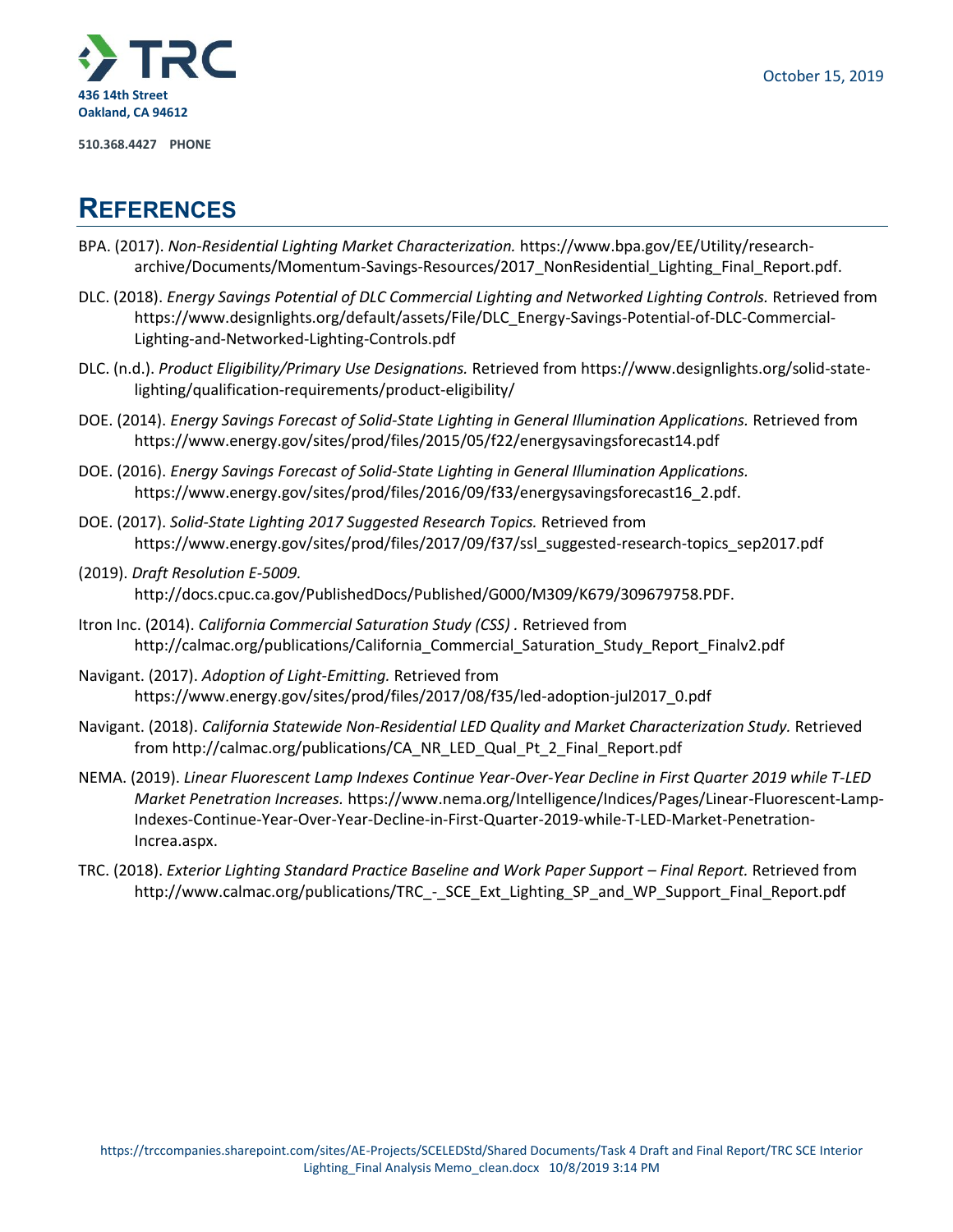# **APPENDIX: DATA SOURCES**

## **Lamp and Luminaire Sales Data**

As described in the body of the memo above, Navigant provided TRC with the results of their distributor sales data analysis for the California Statewide Non-Residential LED Quality and Market Characterization Study (Navigant, 2018). Navigant collected sales data from three distributors, representing approximately 20% of the state lighting market, and then applied scaling and adjustment factors by product type to estimate the scale and performance characteristics of statewide LED product sales for 2017. These statewide estimates are the data presented in the body of the memo.

TRC asked Navigant to provide some additional information about how representative the distributor data was, and how much variation there was in the efficacies of products sold by each of the distributors. Navigant reported that across all product types, the percent difference between the overall sales-weighted average efficacy and the salesweighted averages for each distributor and product type ranged from 0% to 18% difference. The average percent difference was 5%, and over 75% of the differences were less than 10%, indicating that in most cases each distributor's efficacy ranges were close to the overall sales-weighted average for each product, and relatively consistent between distributors.

In addition to the overall sales and efficacy data, Navigant also estimated the market share of DLC and Energy Star products. The analysis of 2017 California sales found that a total of 55% of eligible products were DLC-listed (41% DLC Standard and 14% DLC Premium), and 80% of downlight products were Energy Star certified.

### **Lamps per Luminaire Estimations**

To estimate the proportion of luminaires impacted by LED lamp replacement sales, TRC estimated the average number of lamps per luminaire for both linear and downlight luminaire products, based on data reported in the California CSS (Itron Inc., 2014). [Figure 26](#page-27-0) shows average lamps per luminaire by lamp type and building type. Estimates of lamps per luminaire in the linear products above are based on the "Linears" category in this table, while estimates for the downlight products are based on the "CFLs."

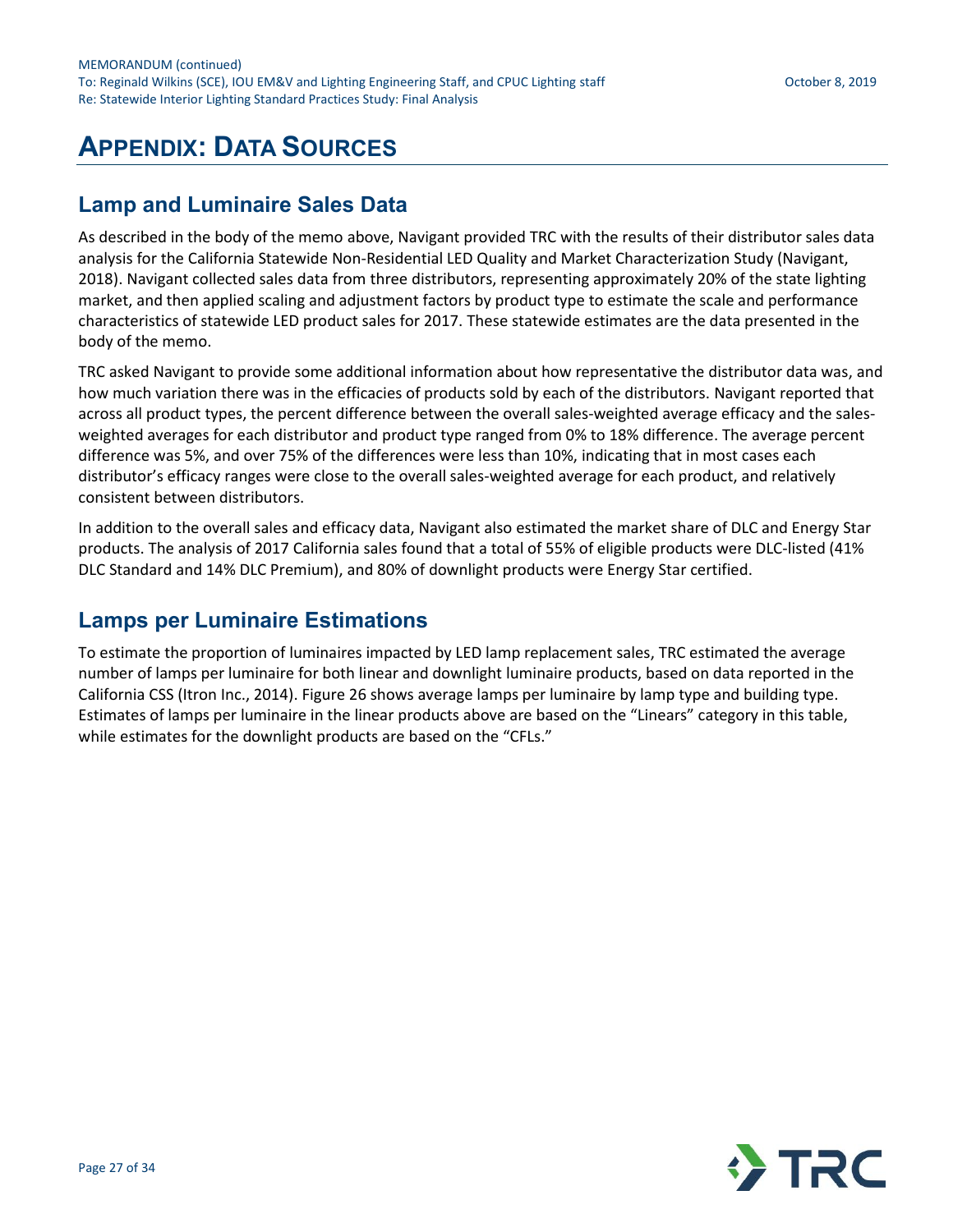

<span id="page-27-0"></span>

For the number of lamps per linear fixture, TRC used the simple estimate of 2.5 lamps based on the CSS, since that figure shows little variation by building type. For lamps installed as downlights (including incandescents, halogens, and CFLs), [Figure 27](#page-28-0) shows more variation in number of lamps per fixture. Consequently, to develop an estimate of lamps per luminaire for downloads, TRC used the distribution of lamp types shown below in [Figure 27](#page-28-0) to estimate building-type-weighted average values.

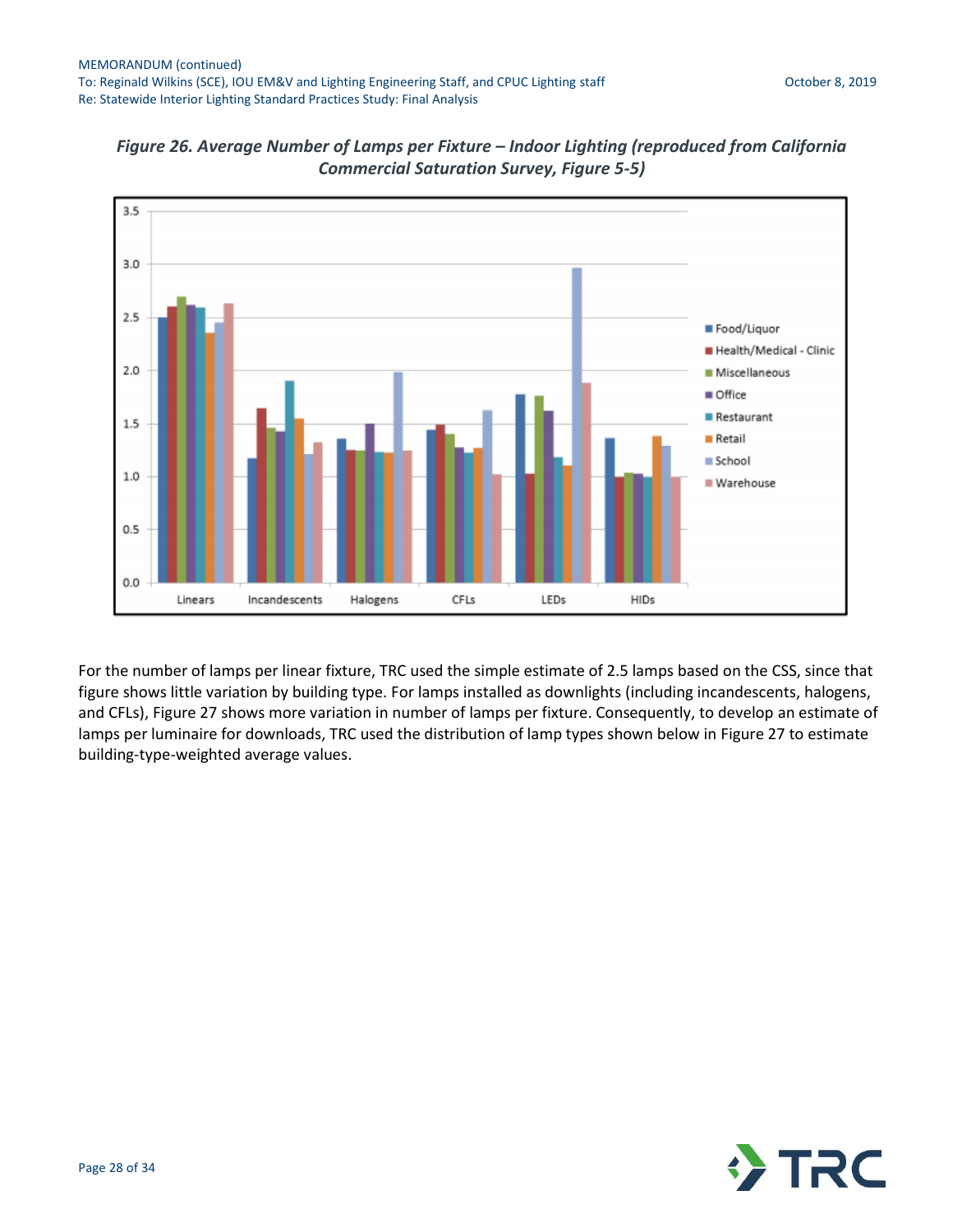

<span id="page-28-0"></span>*Figure 27. Distribution of Lamps by Technology Type and Business Type – Indoor Lighting (reproduced from California Commercial Saturation Survey, Figure 5-2)*

## **Efficacy Projection Calculations**

This section describes the process TRC used to calculate efficacy projections. As a starting point, TRC used the salesweighted average efficacy results for each group of products for 2017, presented in [Figure 11.](#page-11-0) TRC then projected those values forward to 2023, by determining best fit curves based on published studies and interpolating to the years of interest to determine percentage efficacy increase for each year.

[Figure 28](#page-29-0) provides the efficacy projections for different categories of LED lamps and luminaires (DOE, 2016). These projections use the rate of efficacy increase from the same DOE report. The efficacy projections in that report are based on the method from SSL Pricing and Efficacy Trend Analysis for Utility Program Planning report prepared by Pacific Northwest National Laboratory (PNNL) for the DOE in October 2013. The projections were calculated using publicly available data through December 31<sup>st</sup>, 2015 (DOE, 2016).

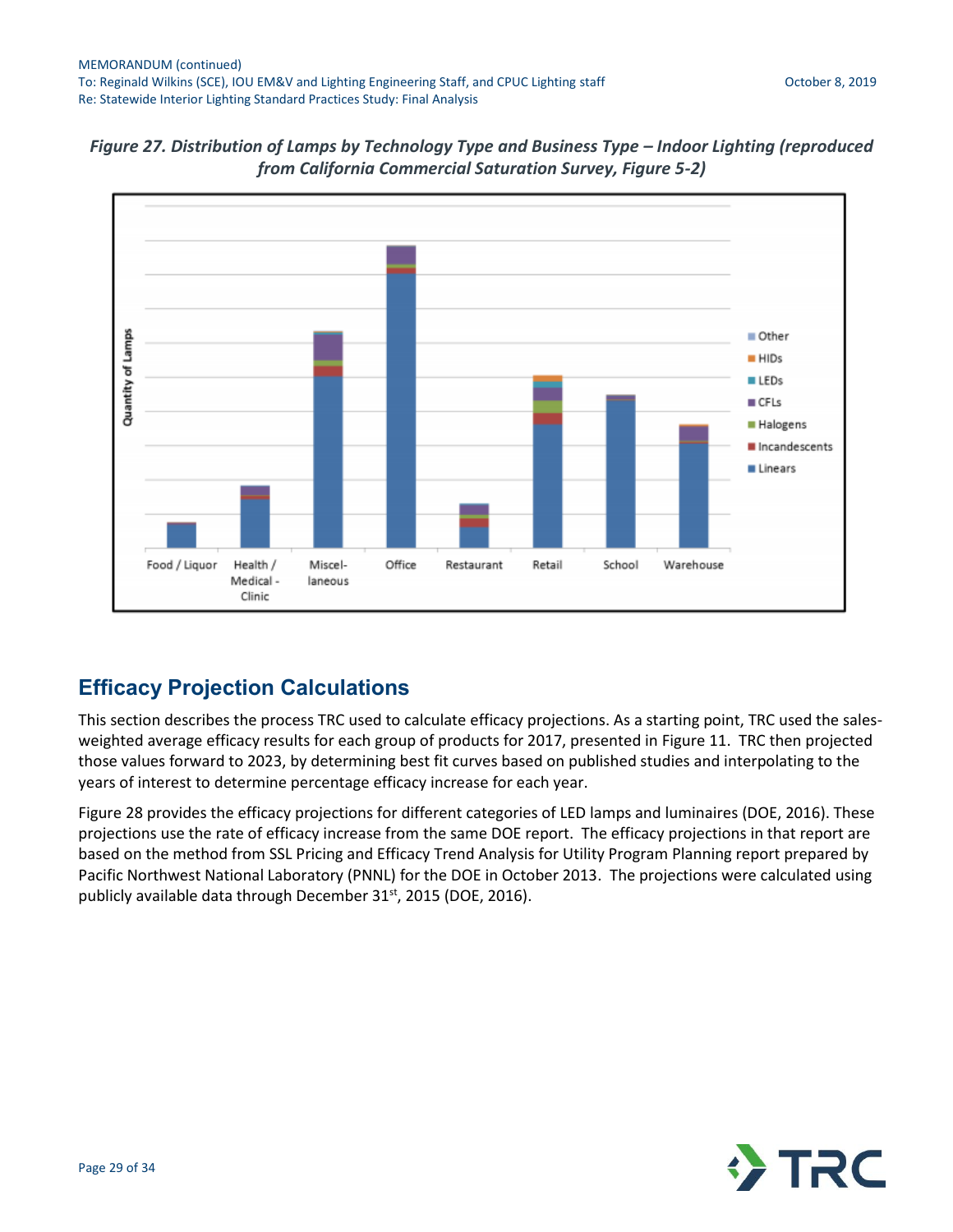<span id="page-29-0"></span>

| <b>Submarkets</b>                     | <b>LED Luminaire Efficacy</b> |      |      |      |      |
|---------------------------------------|-------------------------------|------|------|------|------|
|                                       | 2015                          | 2020 | 2025 | 2030 | 2035 |
| <b>Linear Ambient Fixtures</b>        | 99                            | 123  | 142  | 158  | 171  |
| <b>High-Bay/Low-Bay Luminaires</b>    | 100                           | 121  | 138  | 152  | 164  |
| <b>Downlights</b>                     | 77                            | 101  | 120  | 135  | 148  |
| <b>TLED Linear LED</b>                | 112                           | 137  | 157  | 174  | 187  |
| <b>Pin-Base Replacements for CFLs</b> | 67                            | 81   | 92   | 101  | 108  |

### *Figure 28. National LED Efficacy Projections (DOE 2016)*

[Figure 29,](#page-29-1) [Figure 30,](#page-30-0) and [Figure 31](#page-30-1) show TRC's calculated mean efficacy projections and annual percent increases for each group of products, based on the DOE projections shown in [Figure 28.](#page-29-0)

<span id="page-29-1"></span>*Figure 29. LED Efficacy Projections for 2019-2023, Linear Ambient Fixtures and High/Low Bay Luminaires*

| <b>Product Category</b> |                 | <b>Linear Ambient Fixtures</b> |                 | <b>High-Bay/Low-Bay Luminaires</b> |
|-------------------------|-----------------|--------------------------------|-----------------|------------------------------------|
|                         | <b>Efficacy</b> | <b>Percent Increase</b>        | <b>Efficacy</b> | <b>Percent Increase</b>            |
| 2017                    | 110             |                                | 110             |                                    |
| 2018                    | 114             | 3.3%                           | 113             | 2.9%                               |
| 2019                    | 117             | 3.2%                           | 116             | 2.8%                               |
| 2020                    | 121             | 3.1%                           | 119             | 2.7%                               |
| 2021                    | 124             | 3.0%                           | 122             | 2.7%                               |
| 2022                    | 128             | 2.9%                           | 125             | 2.6%                               |
| 2023                    | 131             | 2.8%                           | 129             | 2.5%                               |
| 2024                    | 135             | 2.7%                           | 132             | 2.5%                               |
| 2025                    | 139             | 2.7%                           | 135             | 2.4%                               |

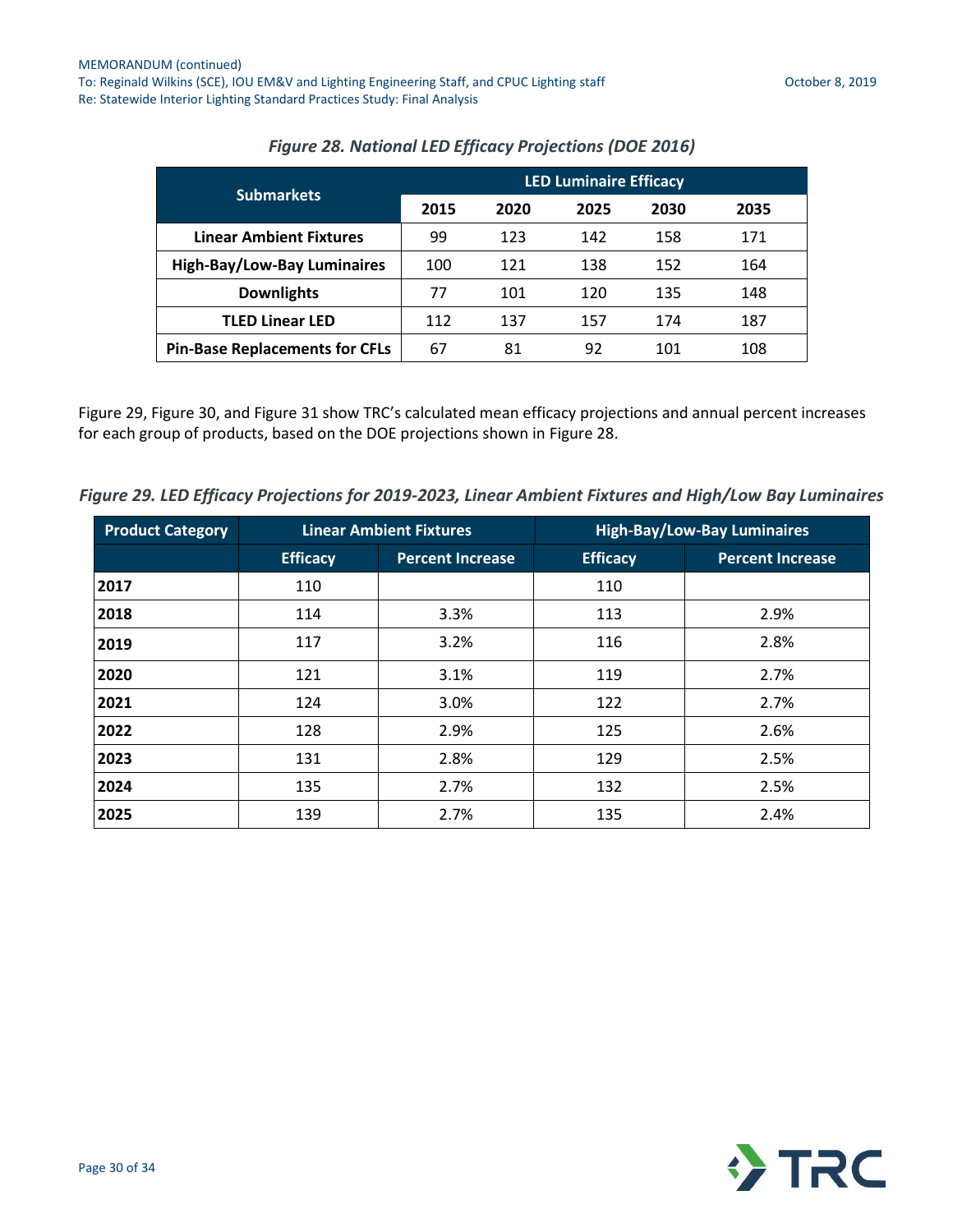<span id="page-30-0"></span>

| <b>Product Category</b> |                 | <b>Downlights</b>       |                 | <b>TLED Linear LED</b>  |
|-------------------------|-----------------|-------------------------|-----------------|-------------------------|
|                         | <b>Efficacy</b> | <b>Percent Increase</b> | <b>Efficacy</b> | <b>Percent Increase</b> |
| 2017                    | 88              |                         | 123             |                         |
| 2018                    | 92              | 4.0%                    | 127             | 3.0%                    |
| 2019                    | 95              | 3.8%                    | 131             | 2.9%                    |
| 2020                    | 99              | 3.7%                    | 135             | 2.9%                    |
| 2021                    | 102             | 3.6%                    | 138             | 2.8%                    |
| 2022                    | 106             | 3.4%                    | 142             | 2.7%                    |
| 2023                    | 109             | 3.3%                    | 146             | 2.6%                    |
| 2024                    | 113             | 3.2%                    | 150             | 2.6%                    |
| 2025                    | 116             | 3.1%                    | 153             | 2.5%                    |

### *Figure 30. LED Efficacy Projections for 2019-2023, Downlights and TLED Linear LEDs*

<span id="page-30-1"></span>*Figure 31: LED Efficacy Projections for 2019-2023, Pin Based Replacements for CFLs*

| <b>Product Category</b> | <b>Pin-Base Replacements for CFLs</b> |                         |  |  |  |  |
|-------------------------|---------------------------------------|-------------------------|--|--|--|--|
|                         | <b>Efficacy</b>                       | <b>Percent Increase</b> |  |  |  |  |
| 2017                    | 73                                    |                         |  |  |  |  |
| 2018                    | 76                                    | 2.8%                    |  |  |  |  |
| 2019                    | 78                                    | 2.7%                    |  |  |  |  |
| 2020                    | 80                                    | 2.6%                    |  |  |  |  |
| 2021                    | 82                                    | 2.6%                    |  |  |  |  |
| 2022                    | 84                                    | 2.5%                    |  |  |  |  |
| 2023                    | 86                                    | 2.4%                    |  |  |  |  |
| 2024                    | 88                                    | 2.4%                    |  |  |  |  |
| 2025                    | 90                                    | 2.3%                    |  |  |  |  |

TRC then used the annual percent increases to determine the efficacy projections shown above in [Figure 23](#page-21-0) (in the main body of the memo). In other words, for each product category, TRC:

- 1. Started with the efficacy levels shown i[n Figure 11](#page-11-0) (in the main body of the memo) that are based on the 2017 distributor data set from Navigant, and then
- 2. Applied the percentage efficacy increase for the appropriate product category shown in and [Figure 29,](#page-29-1) [Figure 30,](#page-30-0) an[d Figure 31](#page-30-1) for each year.

As a caveat to findings, the estimates provided in the DOE (2016) are three years old. TRC reviewed additional resources for other potential efficacy projections, but those referenced back to the DOE projections. In addition:

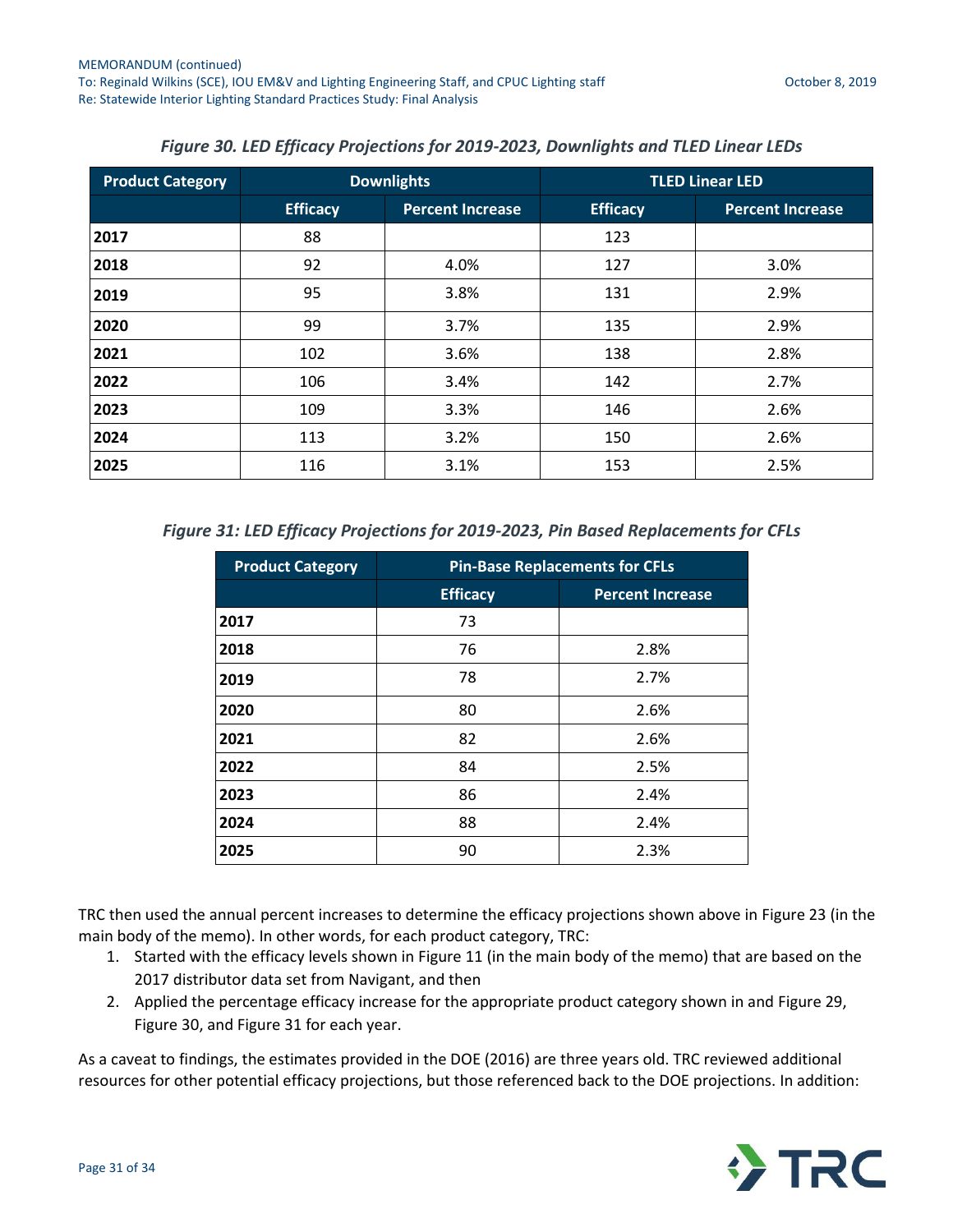- ◆ DOE provided updates in the SSL 2017 Suggested Research Topics report that includes projections for the efficacy increase of LED packages for phosphor coated LEDs (DOE, 2017). That report does not include luminaire efficacy, but only the efficacy of the LED chip package, so these values are not meant to be directly comparable to the efficacy of the luminaire types i[n Figure 28](#page-29-0) above. TRC chose not to calculate efficacy projections based on this source because it is only relevant to LED chip packages.
- ◆ The DOE also published a report with efficacy projections in 2014 (DOE, 2014). The rate of efficacy increase provided in the more recent DOE report used here (DOE, 2016) are similar to – but slightly lower than those in the older report (DOE, 2014).

## **BPA 2016 Non-Residential Lighting Market Characterization**

Bonneville Power Authority's (BPA) 2016 Non-Residential Lighting Market Characterization, prepared by Navigant, provides some data on LED sales similar to the research questions of this study (BPA, 2017). Differences in policy and program priorities in BPA territory (Washington, Oregon, Idaho, and Montana) mean that the results of this report are not directly comparable to the California market, but there are some similarities in overall trends.

[Figure 32](#page-32-0) shows LED unit sales in BPA territory by product type for 2010-2015. TRC interpreted the "fixtures" category (the red bar) as linear ambient fixtures, since other fixture types are presented separately – e.g., reflectors and downlights. In addition, because this figure does not present results separately for retrofit kits, TRC assumed that these would also be included within the "fixtures" category. Based on a visual comparison of the sales of fixtures (red bar) and TLEDs (blue bar), TRC estimated that the study found that approximately 45% of linear sales were linear fixtures (including retrofit kits) and 55% were TLEDs for 2015.

Though downlight and reflector type products make up the largest proportion of sales, TLEDs are the fastest growing product type in the years between 2013-2015. The "fixtures" (i.e., linear ambient) category, also grows quickly in the year from 2013-2015. These market shifts in product type unit sales may also reflect advances in technology that make TLED and linear fixtures more viable for customers, as reflected in the more current California distributor data.

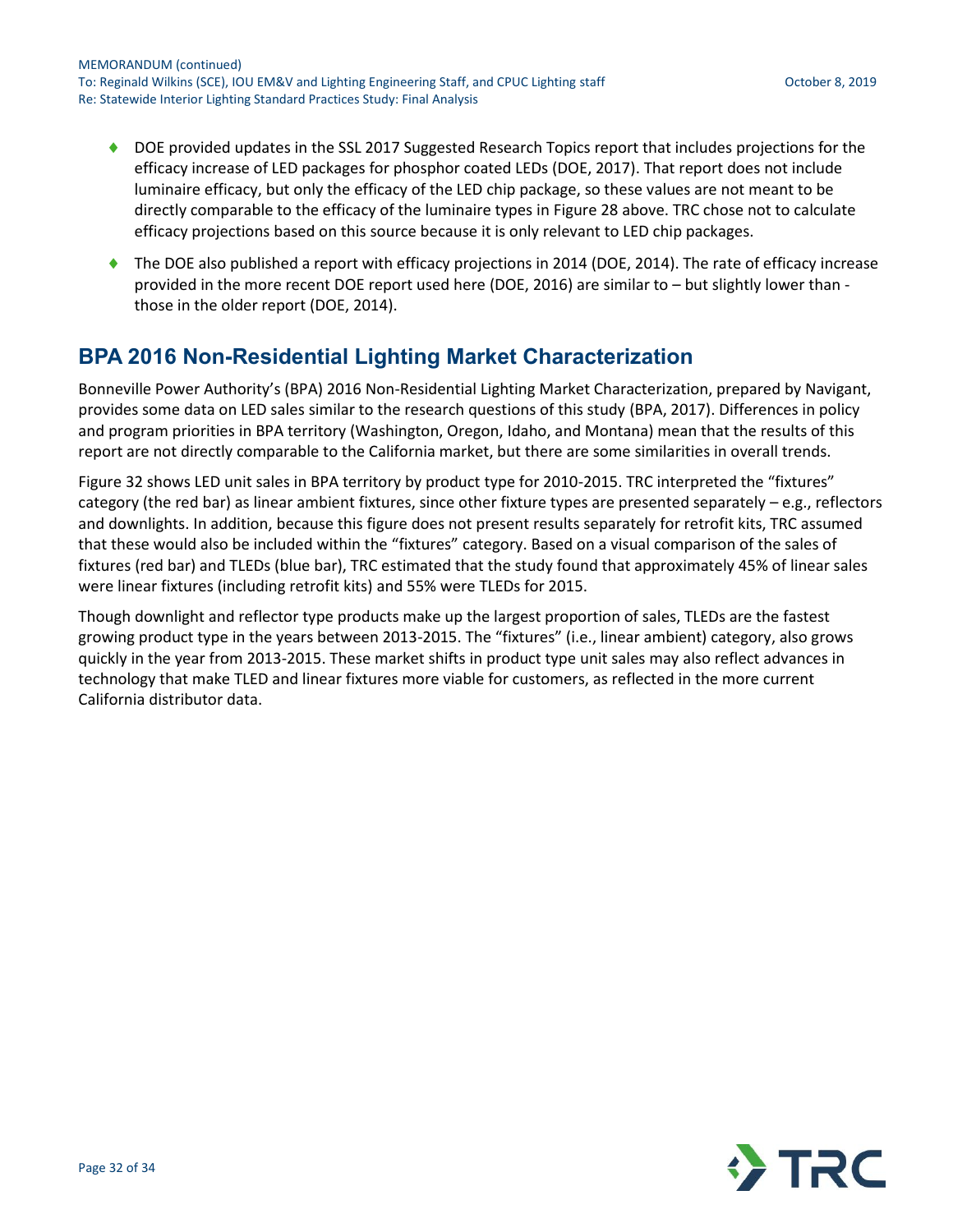### <span id="page-32-0"></span>*Figure 32. Estimated LED Unit Sales, 2010-2015 [Reproduced from Non-Residential Lighting Market Characterization (BPA, 2017)]*



ESTIMATED LED UNIT SALES, 2010-2015

Similarly, as shown below in [Figure 33,](#page-33-0) TLEDs make up the largest share of program incentivized products in BPA territory from October 2014-September 2015. However, as noted above, program trends in BPA territory are not directly comparable to the California market due to different regulatory and program policies.